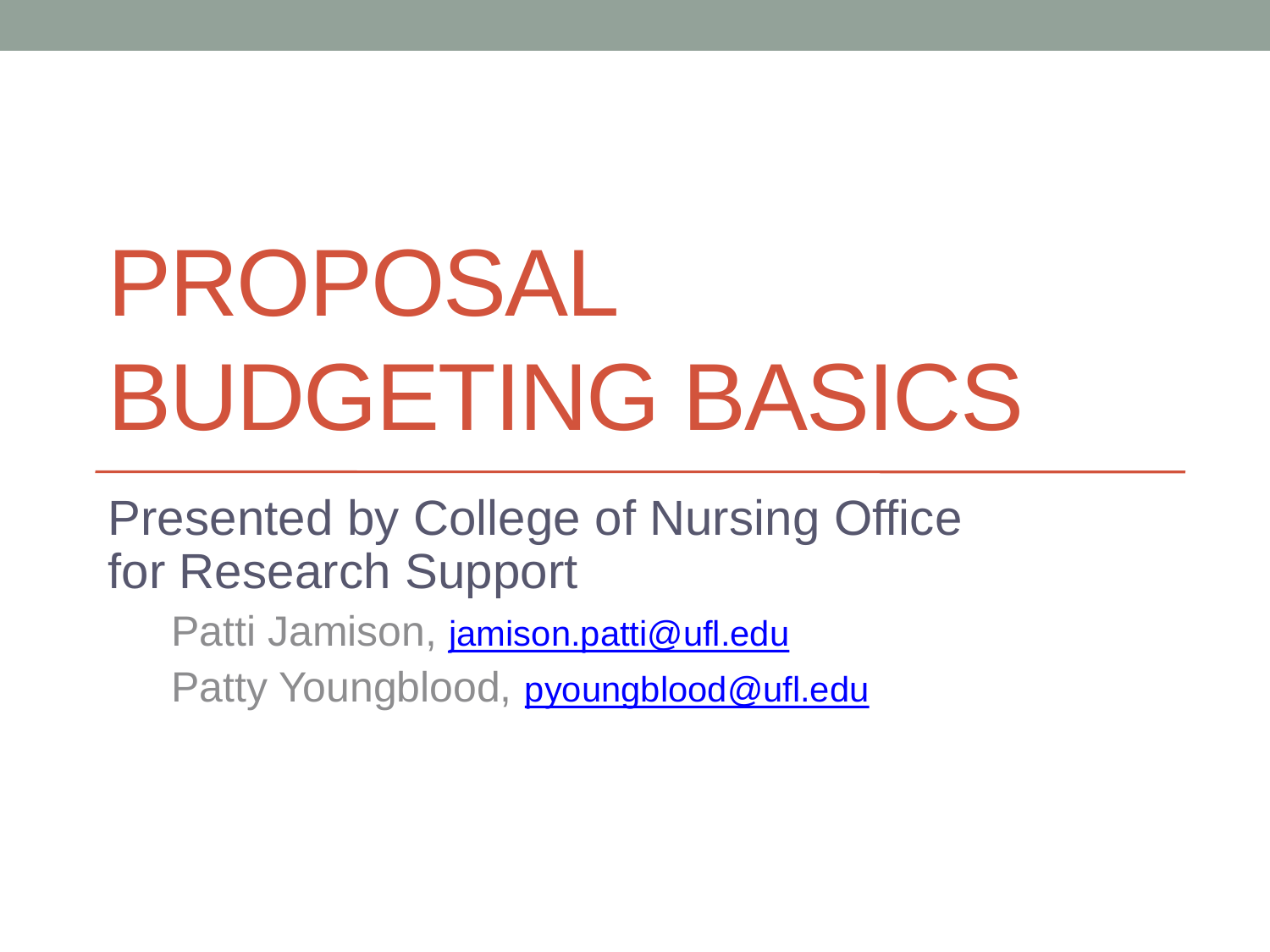#### Budget process should not overwhelm

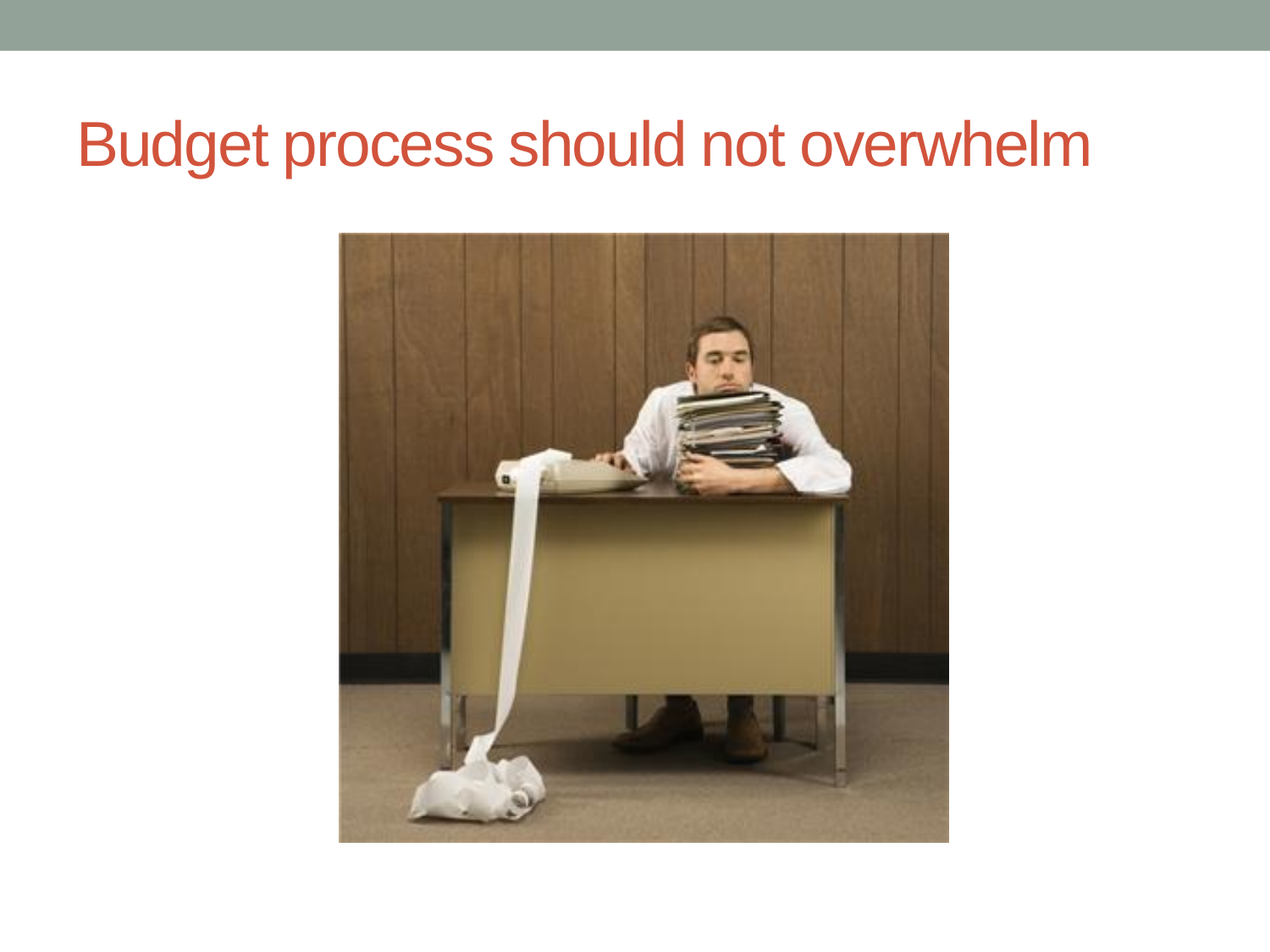## Objective is to understand

WHAT reviewers expect from the budget & justification

WHAT the agency allows in the budget

HOW the budget is formatted, calculated and justified

WHEN the budget is prepared

WHO prepares the budget

WHAT best practices should be followed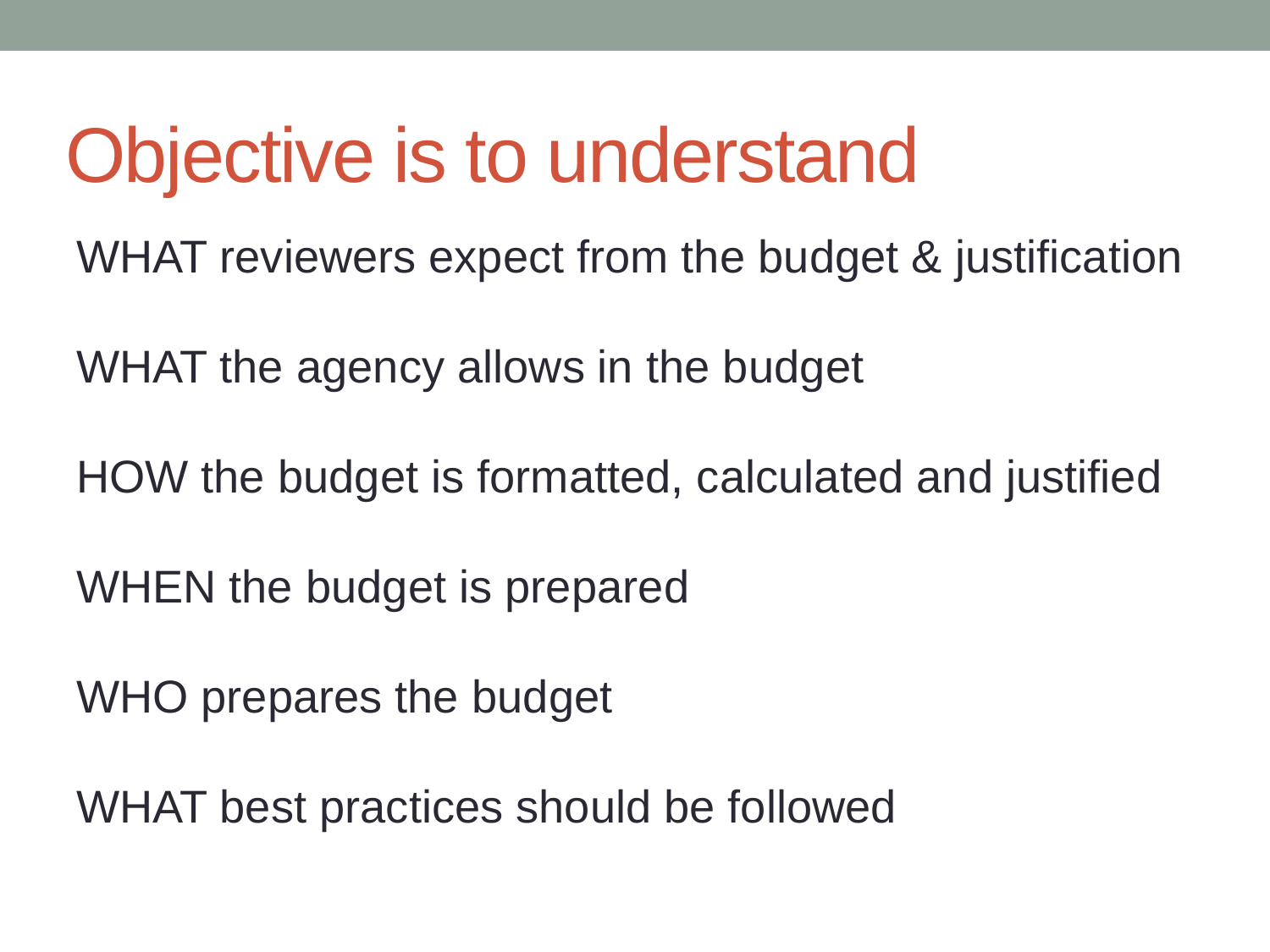#### What do peer reviewers expect?

A well-justified estimate of future research costs that is consistent with the proposed scope of work.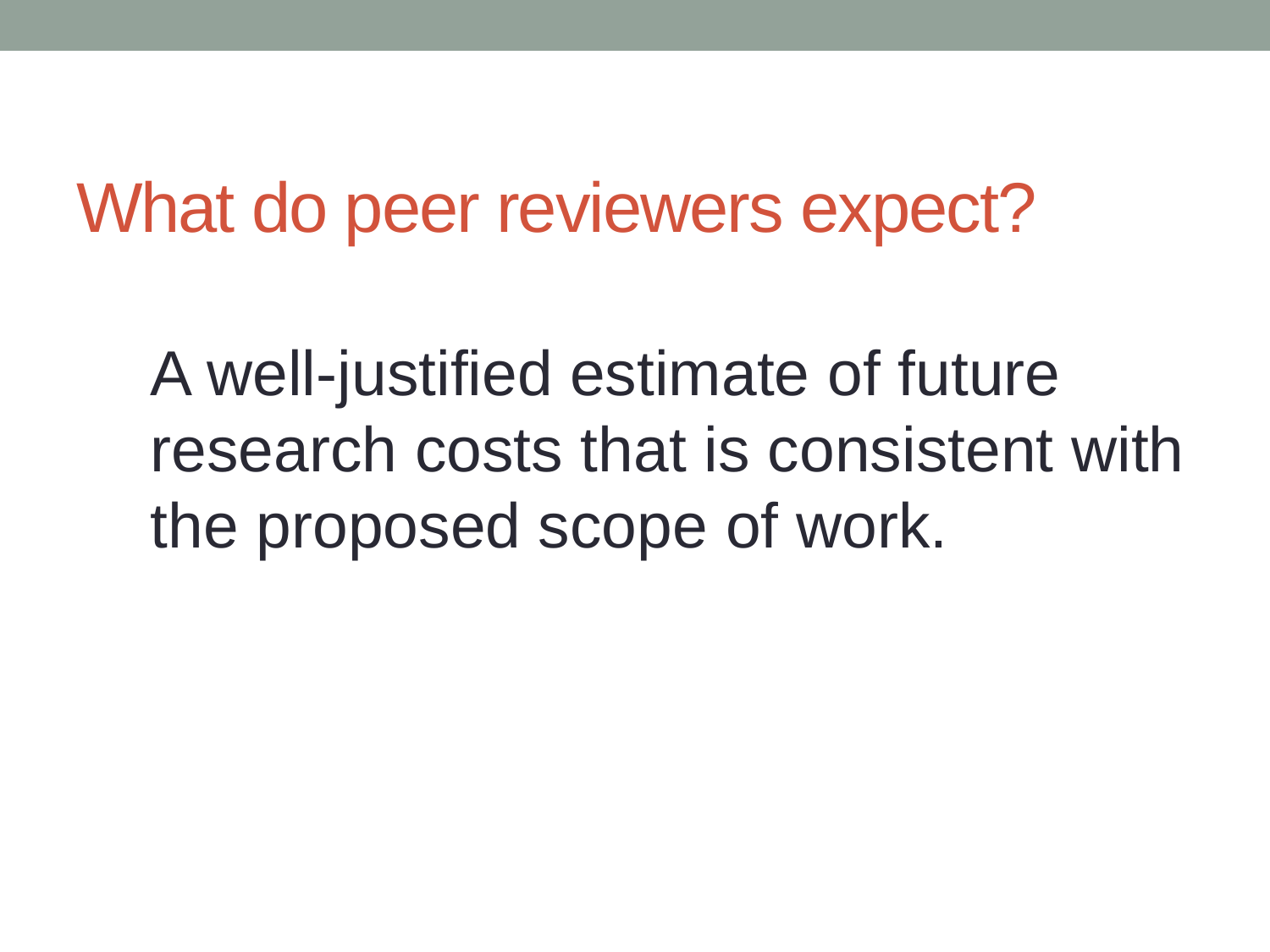#### What does the agency allow?



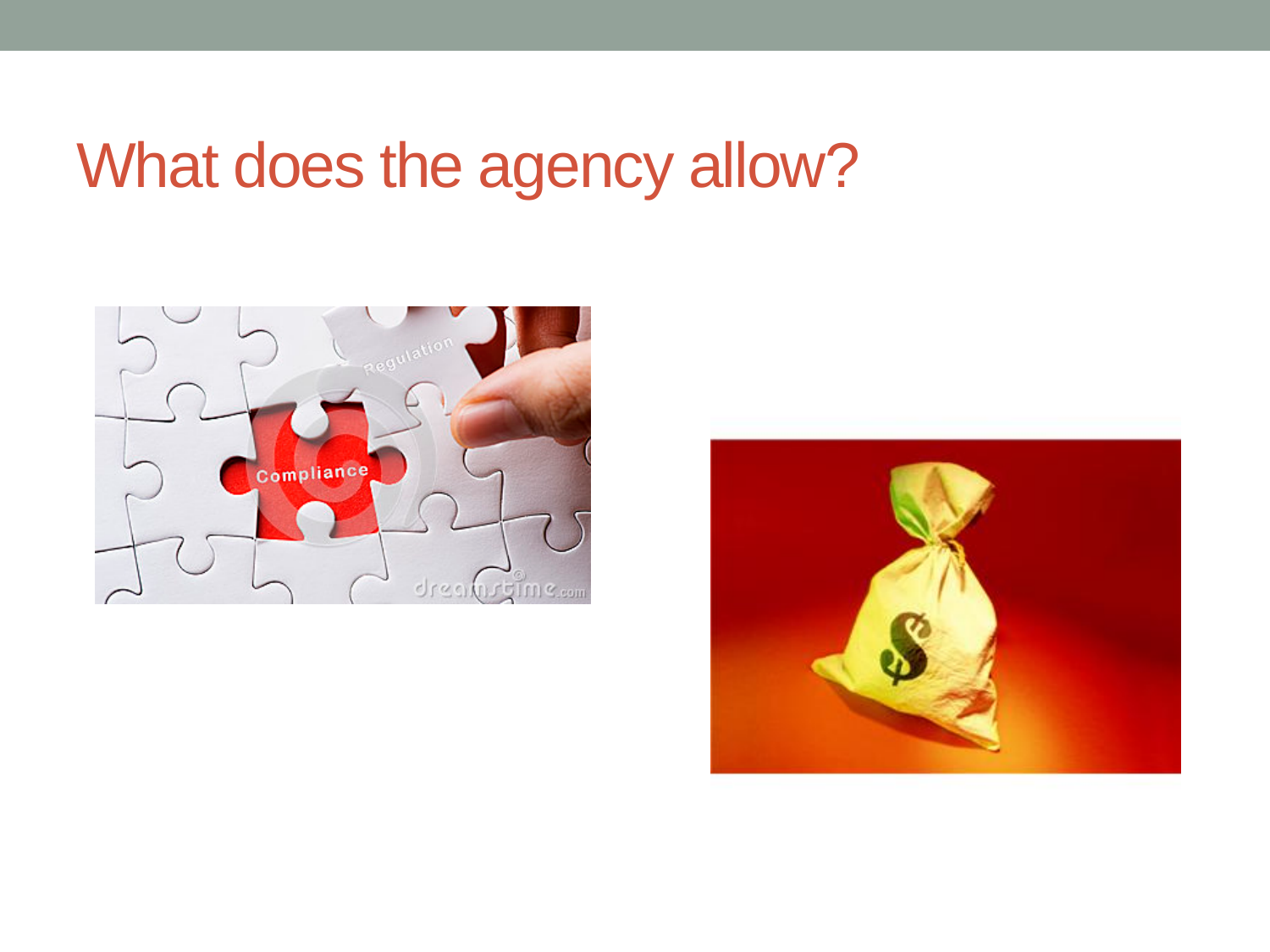#### Guidelines for NIH budgets



Application **Guide** 

Circular A-21 for Cost **Principles**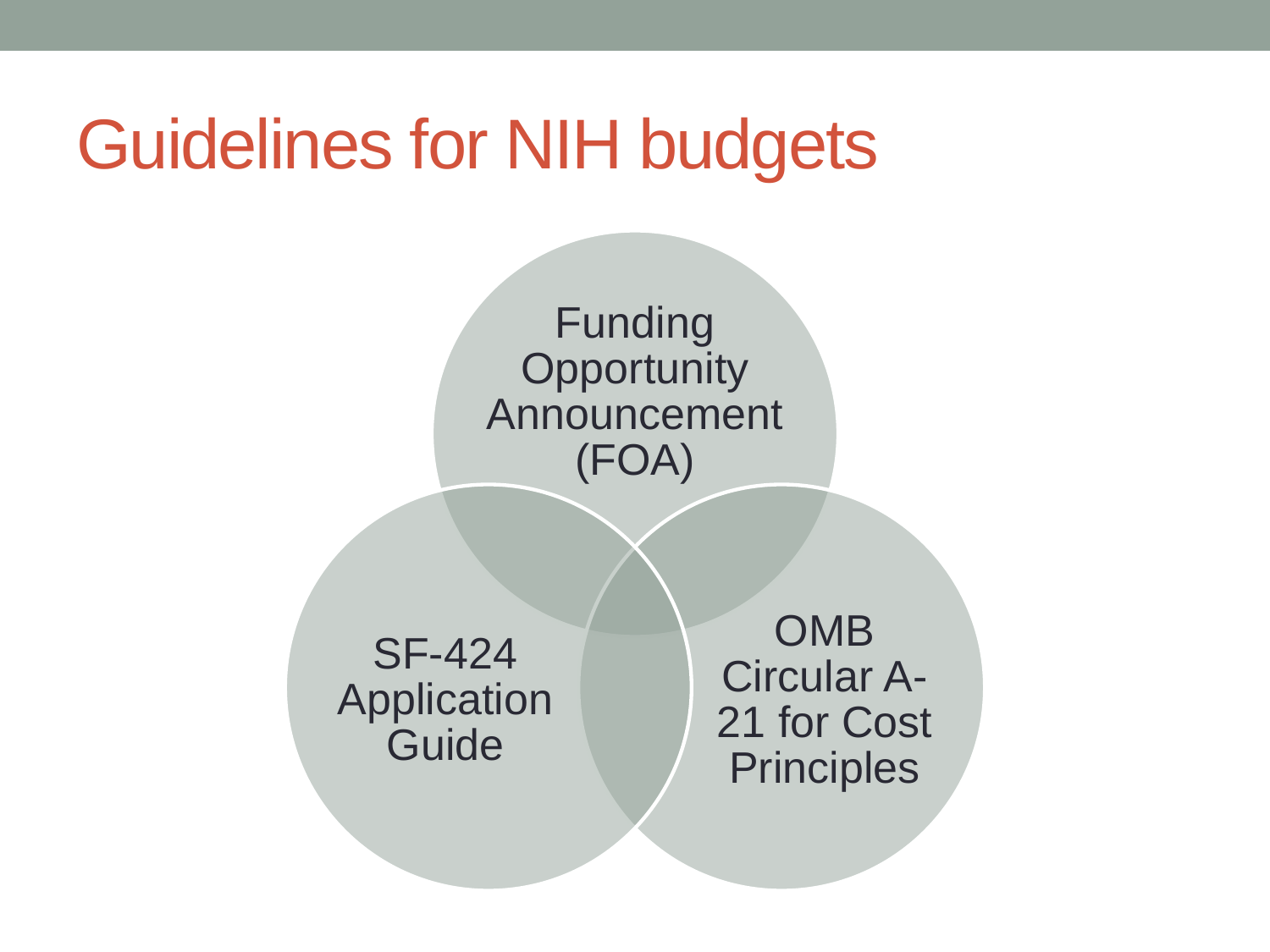#### Complying with FOA and SF-424 Guidelines

- Funding Opportunity Announcement (FOA) for the specific proposal supersedes institutional and SF-424 instructions
	- Always note and follow FOA-specific directions
- SF-424 provides general directions and limitations for budgeting activities
	- KEY LIMITATION: Applicants requesting \$500,000 or more in direct costs in any year (excluding consortium F&A) must contact NIH [program staff](http://grants.nih.gov/grants/guide/pa-files/PA-13-302.html_Section_VII._Agency) at least **6 weeks before** submitting the application and follow the Policy on the Acceptance for Review of Unsolicited Applications that Request \$500,000 or More in Direct Costs as described in the SF424 (R&R) Application Guide.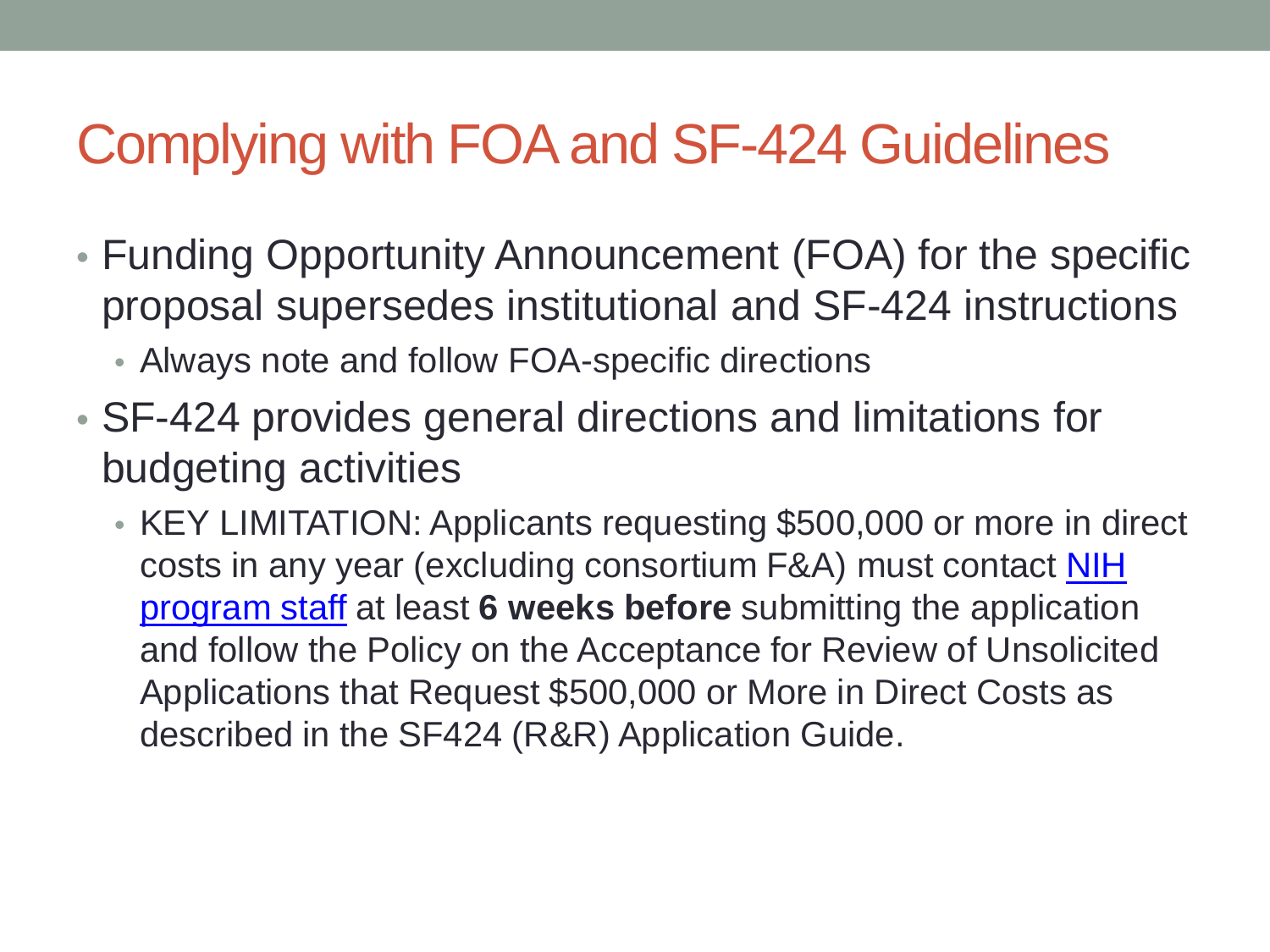#### A-21 Allowable Costs

- Necessary: costs must be strictly required for work on the sponsored project.
- Reasonable: costs must reflect the actions of a prudent person.
- Allocable: costs must solely benefit the project; or if benefitting multiple projects be distributed in accordance with the relative benefits. (Computers?)
- Treated Consistently: costs incurred for the same purpose in like circumstances must be treated as direct or indirect costs. (CAS exemption for computers, clerical salaries)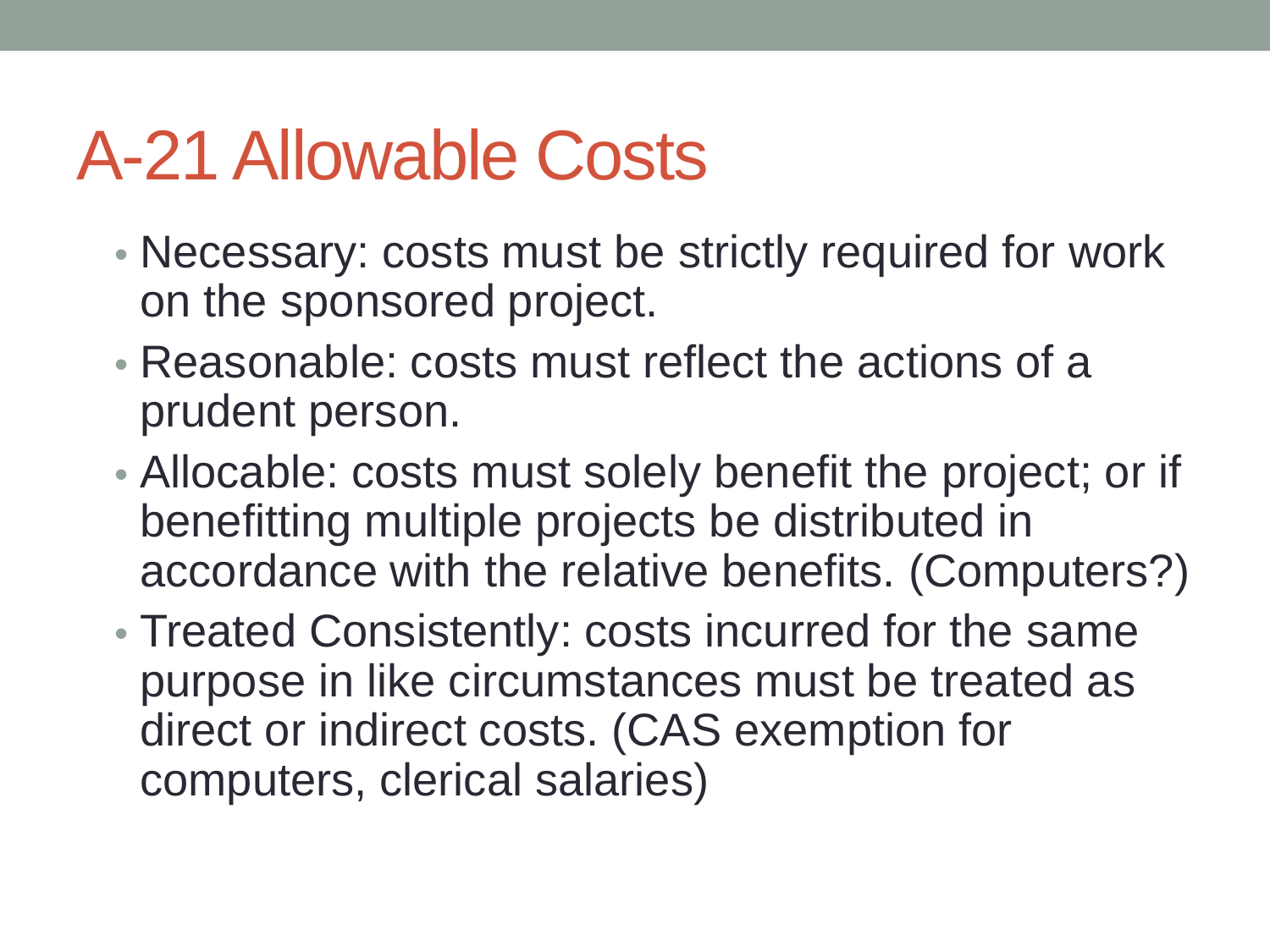## Caps on Allowable Costs

#### Salary Caps

#### • **NIH Executive Level II = \$183,300**

• Institutional base salary used in the budget cannot exceed this level

#### • **Mechanism levels**

- K Awards limit institutional base salary at specified levels \$ (consult guidelines)
- **Institution covers salary over the cap**  (\$50k limit, salary \$100k, effort 75% = \$50k sponsor paid; \$25k institution paid)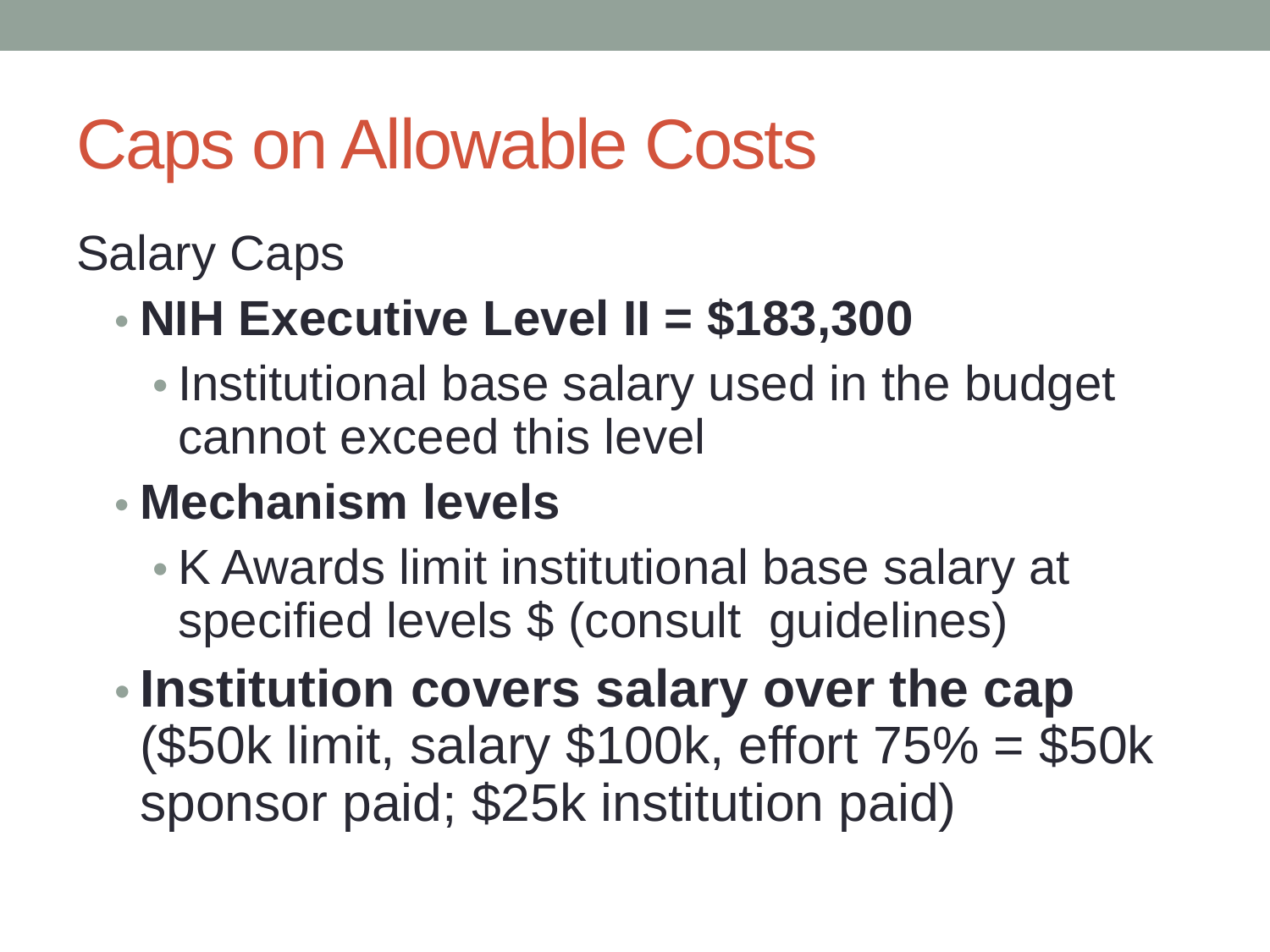#### Proposal will not validate at submission if limits (FOA or Caps) are exceeded

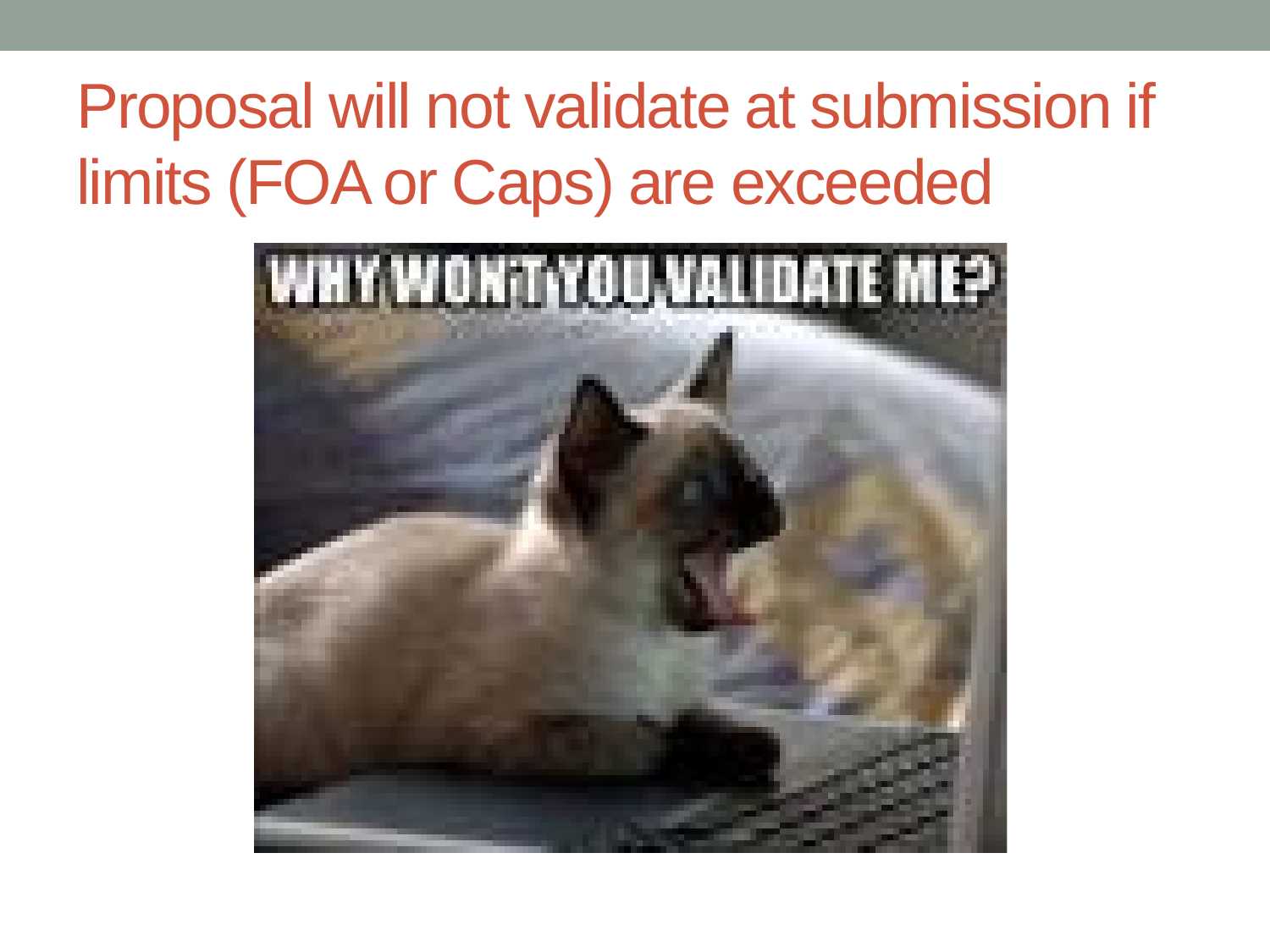#### How are costs categorized?

Direct Costs

are specifically identified with a particular project. Indirect Costs (F&A)

are those that cannot be tied specifically to a project such as libraries, janitorial services, utilities, maintenance and depreciation of facilities, and general administrative costs.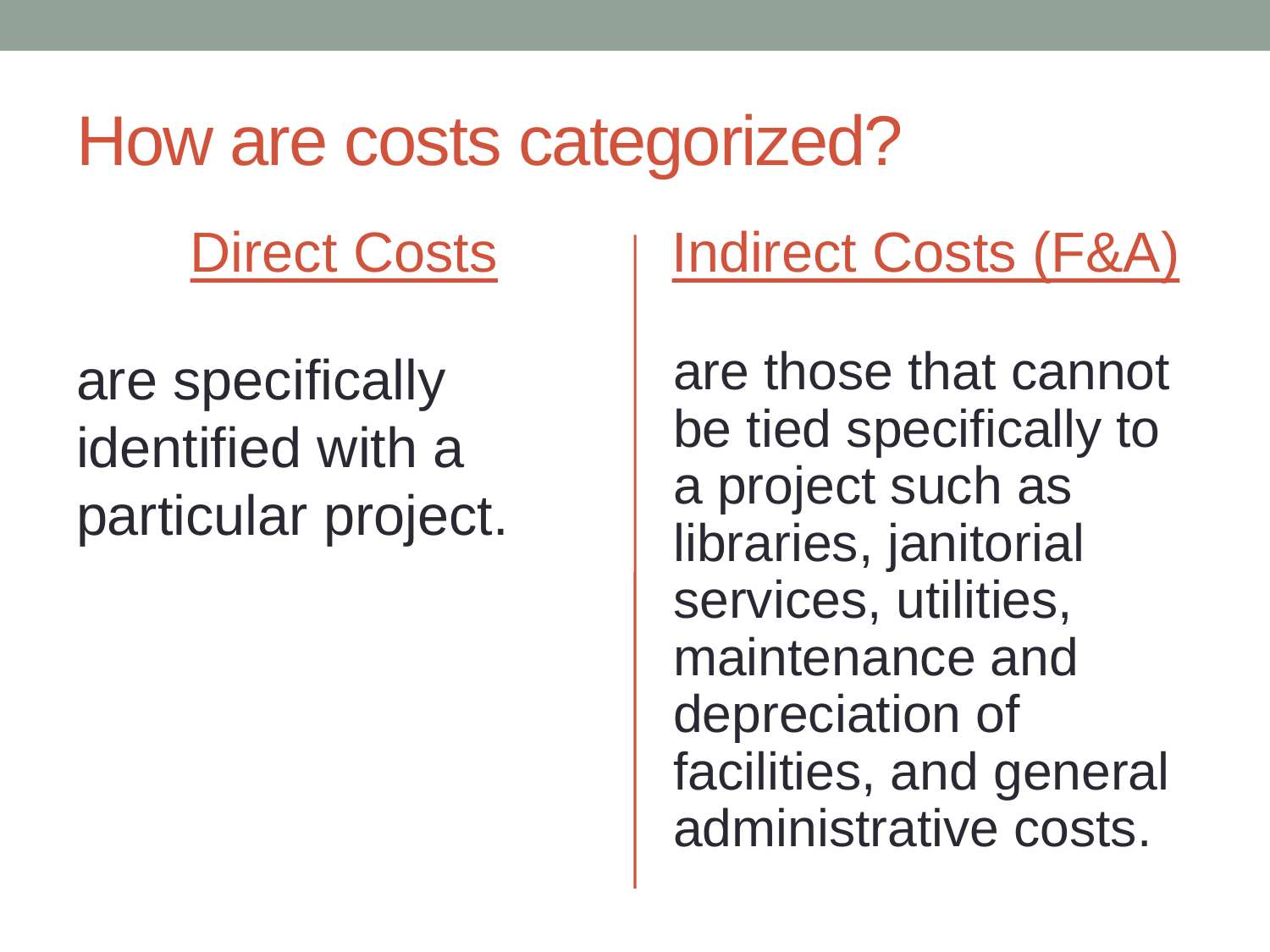## Categories of Direct Costs

- Salaries and Wages
- Fringe Benefits
- Consultant Services
- Equipment
- *Computers (ADP services; laptops, etc., budgeted in supplies)*
- Supplies
- Travel
- Contractual or Third Party Costs (Consortium / Subcontract)
- Patient Care Costs
- Alterations and Renovations
- Tuition
- Training Costs Training Grants Only
- Other Direct Costs
- *Cost Sharing*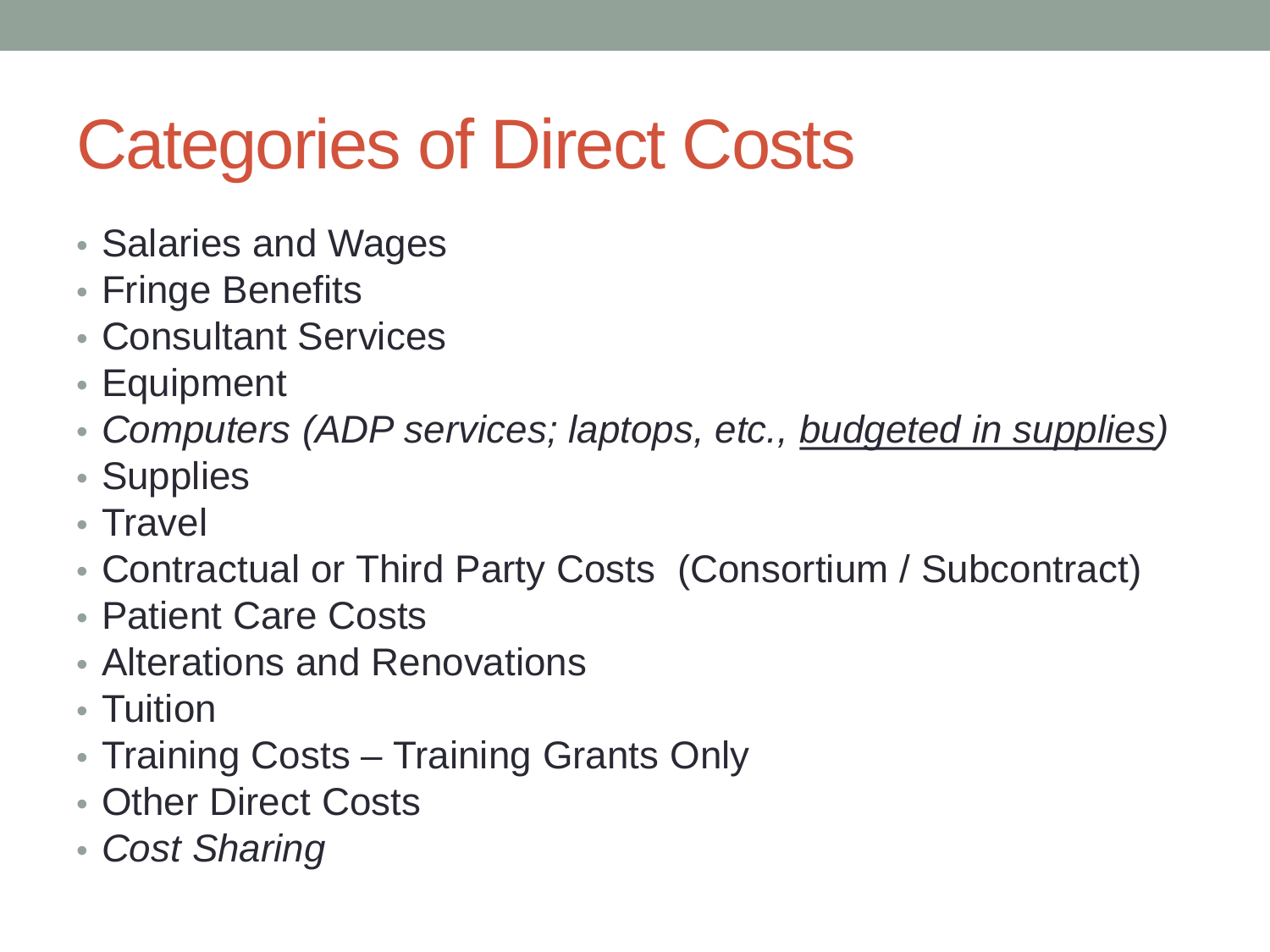## Indirect Costs (F&A)

Project's Indirect Cost =

Institution's approved rate X "Direct Cost Base"

• NIH R, P series; NSF applications =

50% X "Direct Cost Base"

• Training (NIH K, T series) applications =

8% X "Direct Cost Base"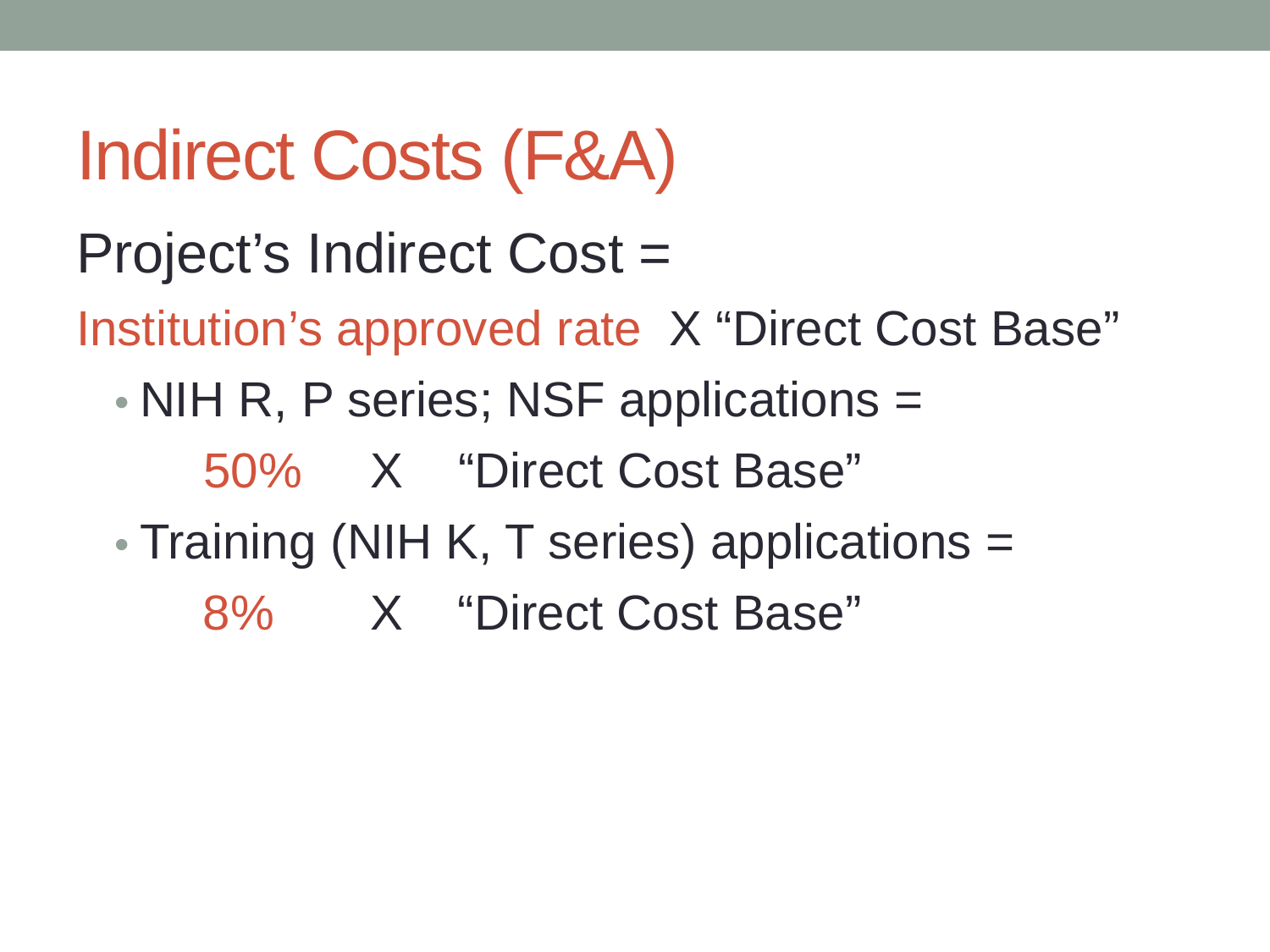## Determining the "Direct Cost Base"

Sponsor specifies the "direct cost base" as either

- Total Direct Costs, TDC base
- Modified Total Direct Costs, MTDC base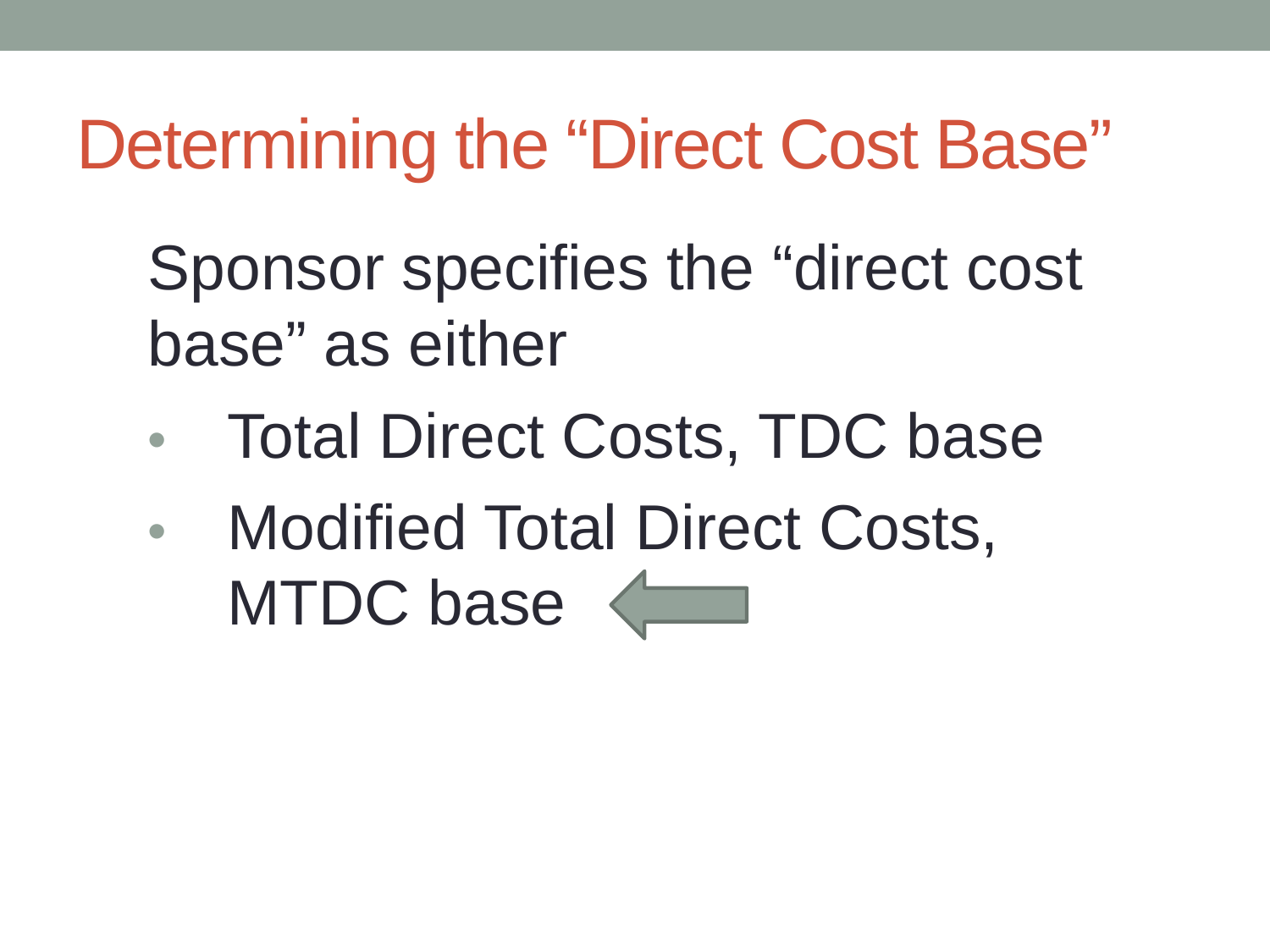## Total Direct Costs Base (TDC)

- •All direct costs are included in the base for the indirect cost calculation.
- •There are no exclusions or modifiers.
- •Indirect cost  $= TDC$  base x F&A rate.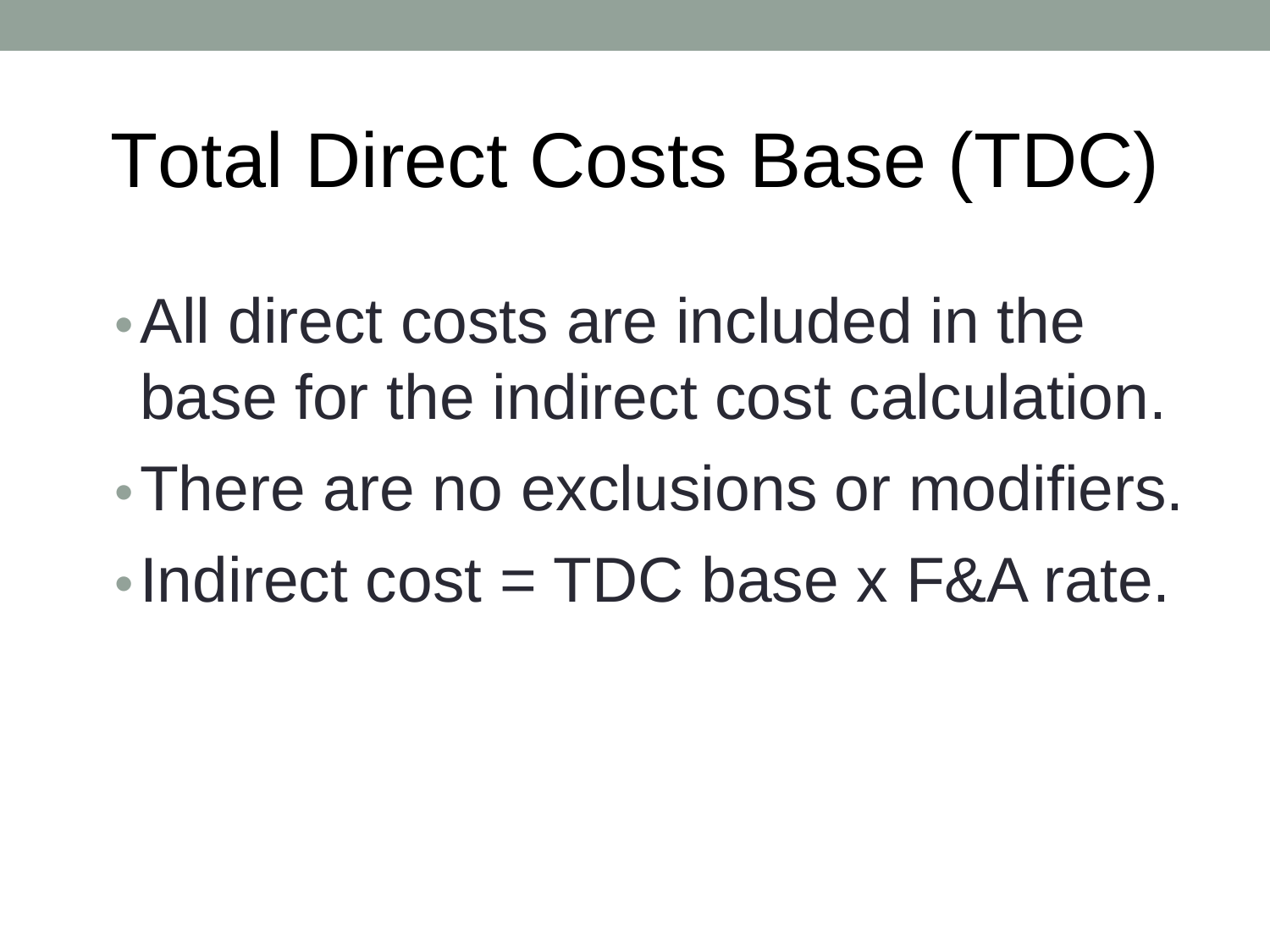#### Modified Total Direct Costs Base (MTDC)

TDC minus

- Equipment
- Patient care
- $\sqrt{\ }$ Tuition
- $\sqrt{R}$ ental costs of off-site facilities
- Scholarships
- Fellowships

Portion of each subaward in excess of \$25,000 Indirect  $cost = MTDC$  base  $x$  F&A rate.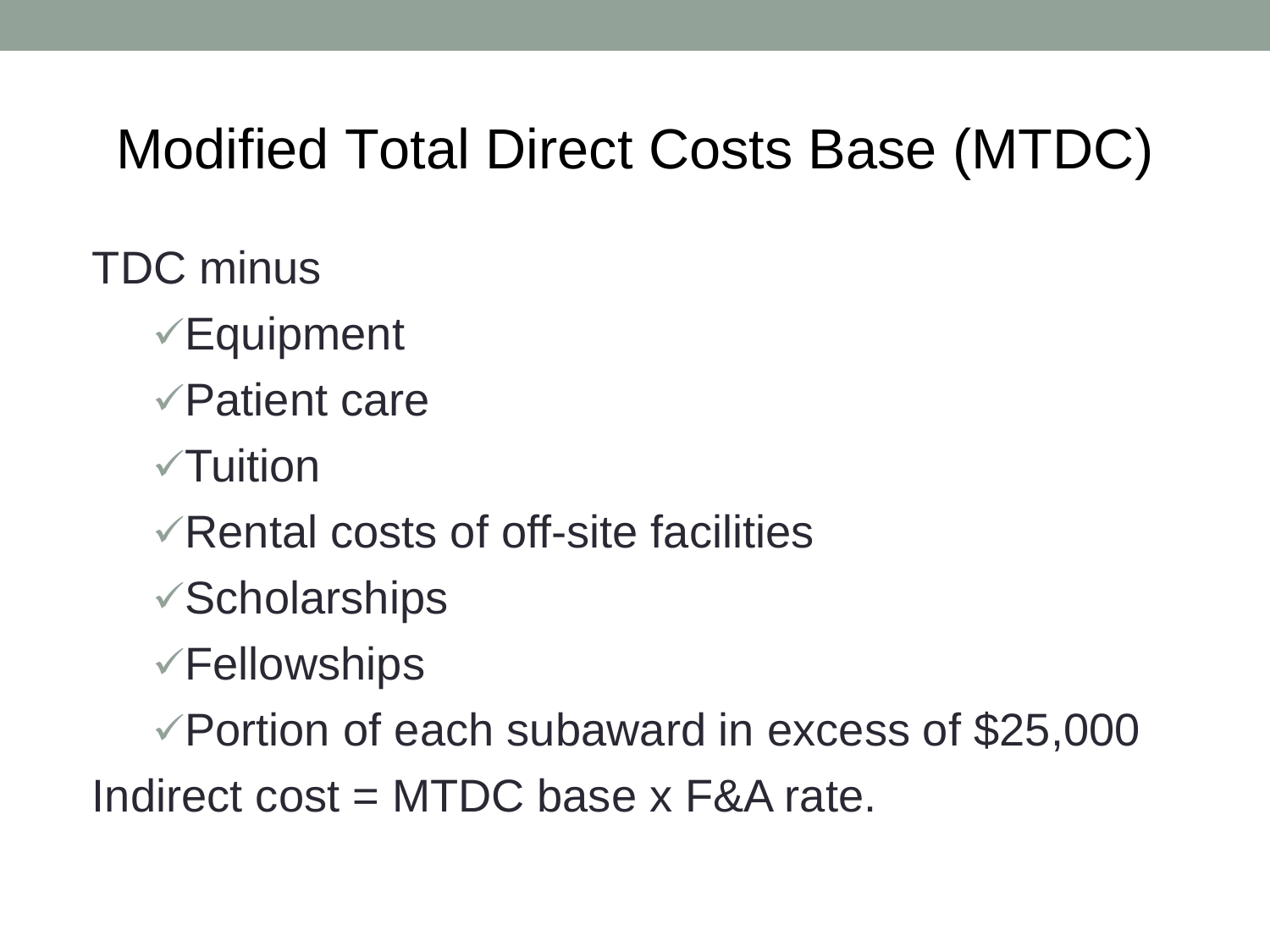#### How is the budget formatted and calculated?

- •Budget formats vary by agency and mechanism.
- •Grant Specialists use Excel spreadsheets to calculate the budget by category for the specified format.
- Spreadsheet data is transferred to agency forms.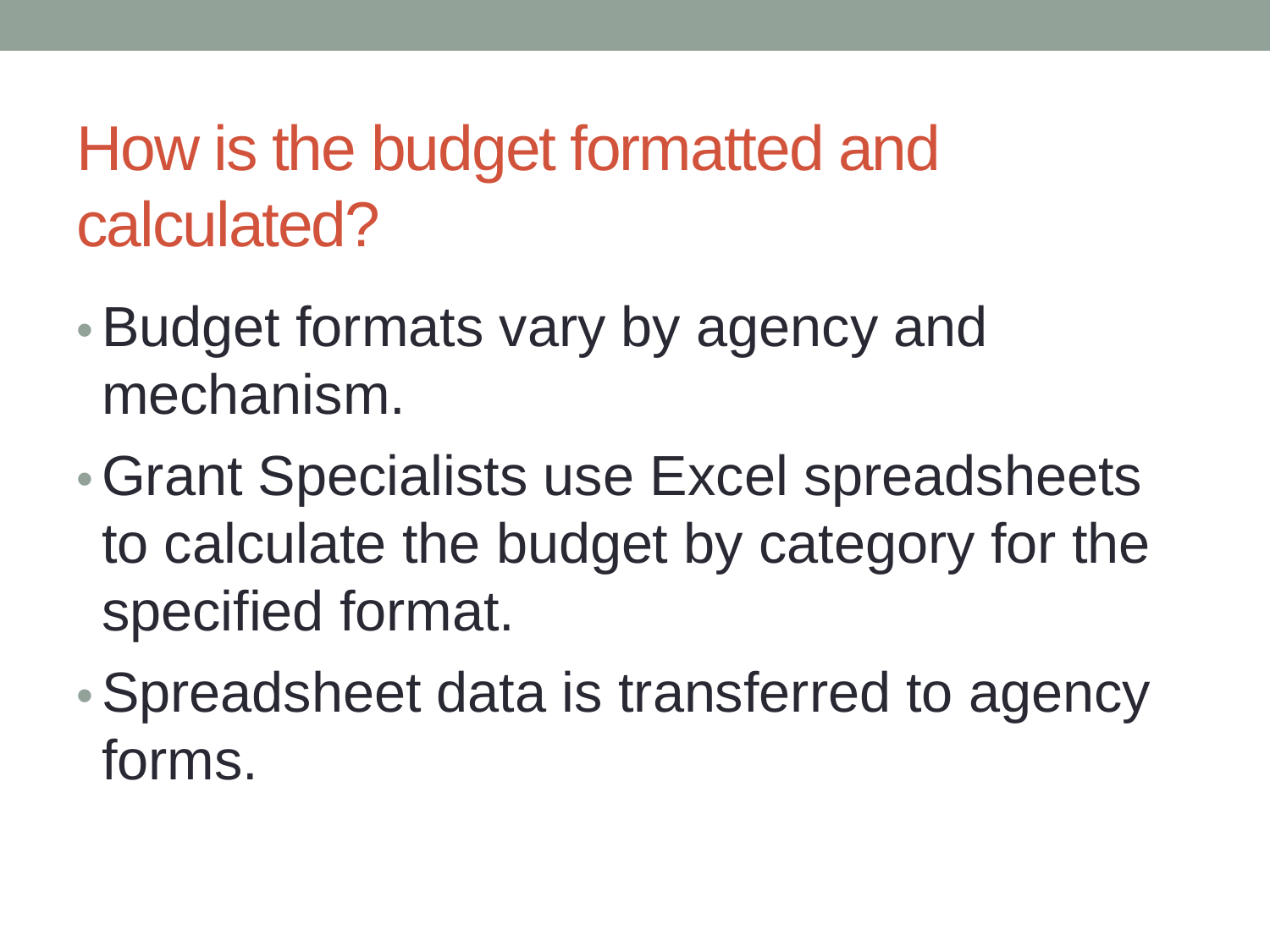#### NIH Budget Formats

**Modular** 

(PHS 398 Form) simple, *not allocated* across specific cost categories; provided in \$25,000 increments

Research & Related

(R&R Form) detailed, *allocated*  across *specific* cost categories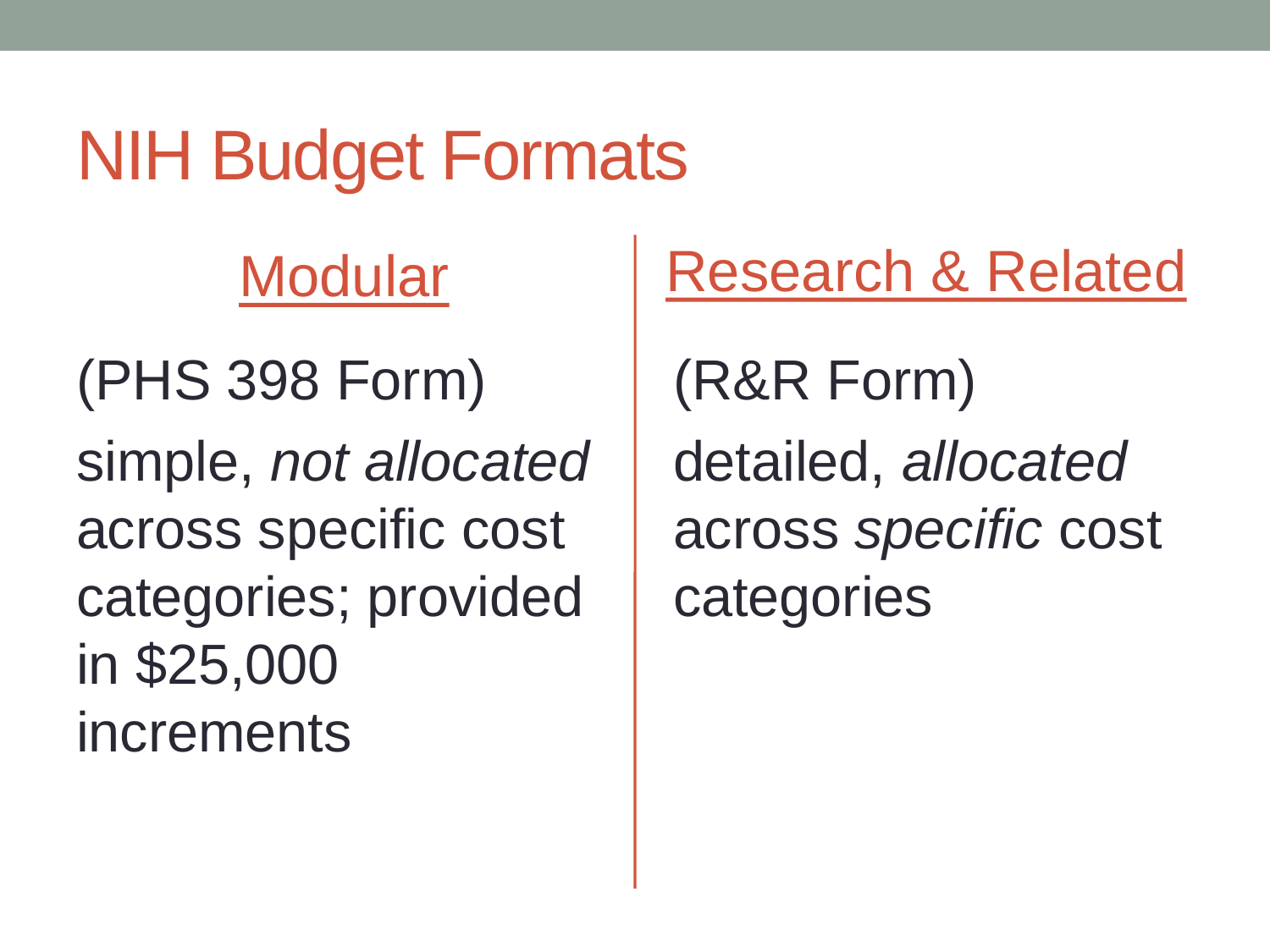#### Modular Guidelines

- Modular budgets request direct costs ≤ \$250,000 per budget period.
- Modular budgets are simplified; therefore, cost detail by category is not submitted with the application.
- Modular budget format is applicable only to R01, R03, R15, R21, and R34 applications.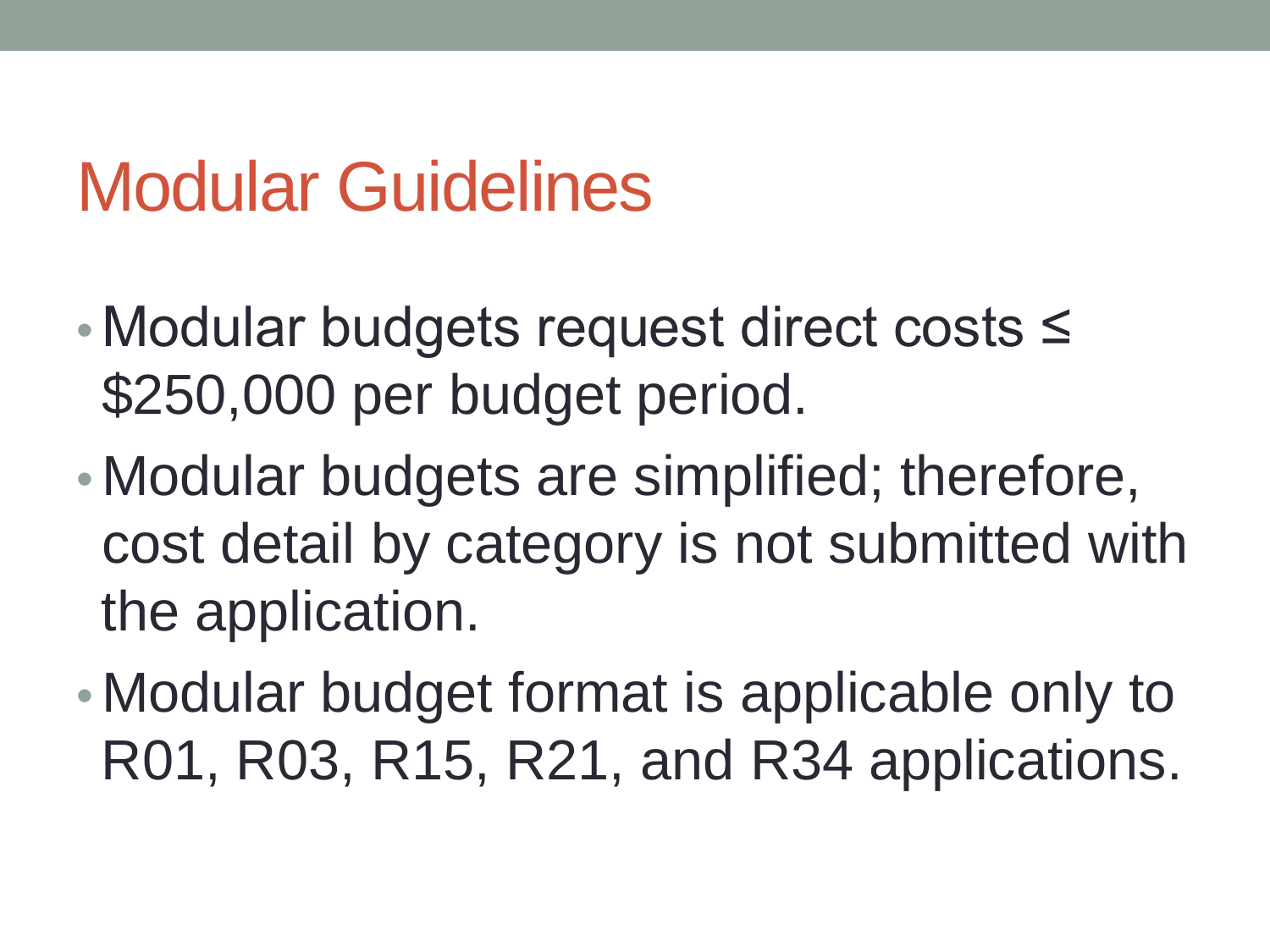## Calculating Costs – Modular Format

- Direct Costs
	- Salaries \$80,000
	- Supplies \$20,000
	- **Equipment \$25,000**

- Indirect Costs
	- UF approved F&A rate = 50% of modified total direct costs (MTDC).
	- $\cdot$  \$100,000 MTDC  $X$  50% = \$50,000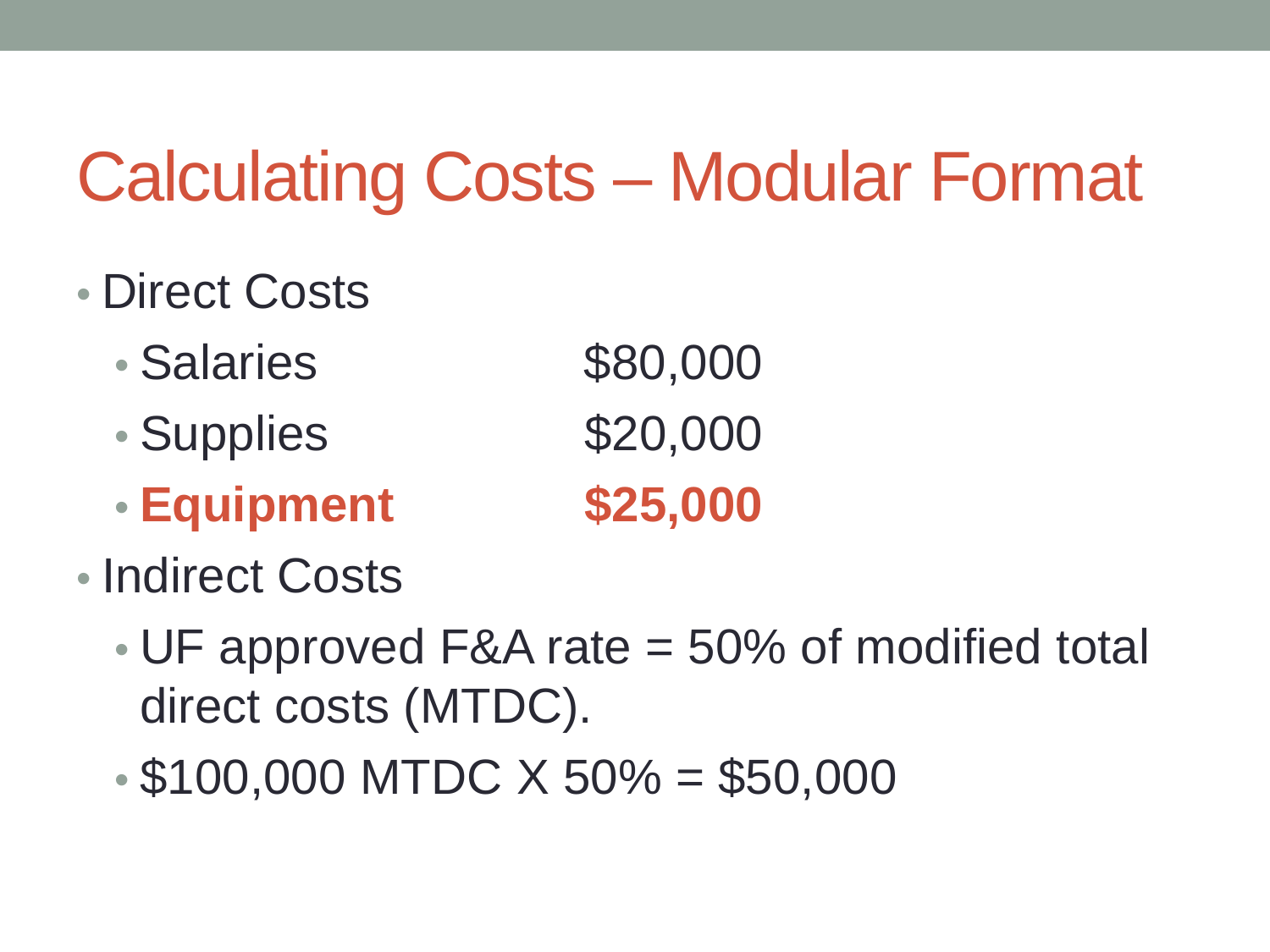### Calculating Costs – Modular Format

#### • Direct Costs

- Salaries \$80,000
- Supplies \$20,000
- Other \$25,000
- Indirect Costs
	- UF approved F&A rate = 50% of modified total direct costs (MTDC).
	- $\cdot$  \$125,000 MTDC  $X$  50% = \$62,500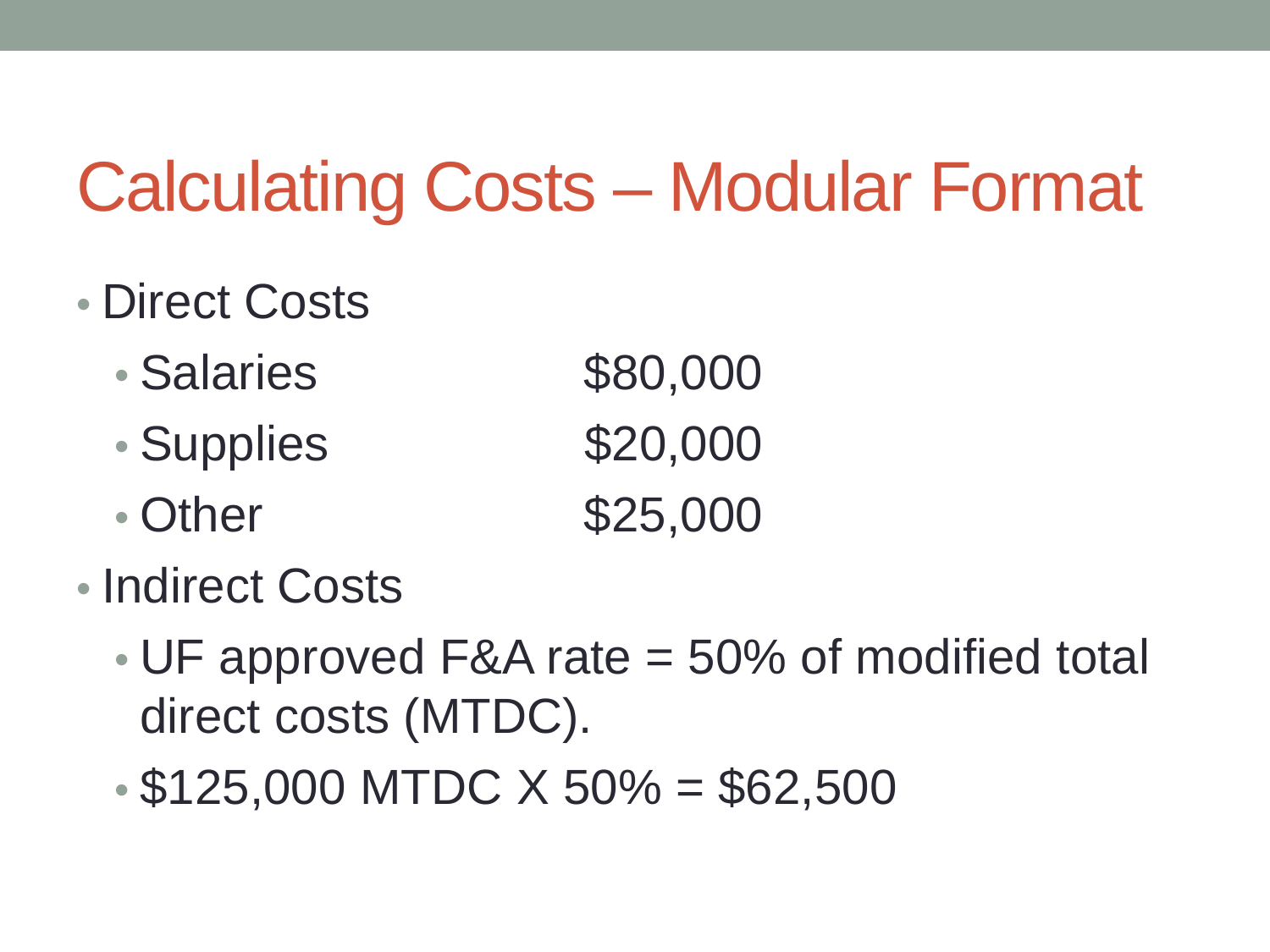## Modular Cumulative Page

#### Cumulative Budget Information

#### **Total Costs, Entire Project Period**

| Section A, Total Direct Cost less Consortium F&A for Entire Project Period | \$275,000 |
|----------------------------------------------------------------------------|-----------|
| Section A, Total Consortium F&A for Entire Project Period                  |           |
| Section A, Total Direct Costs for Entire Project Period                    | \$275,000 |
| Section B, Total Indirect Costs for Entire Project Period                  | \$137,500 |
| Section C, Total Direct and Indirect Costs (A+B) for Entire Project Period | \$412,500 |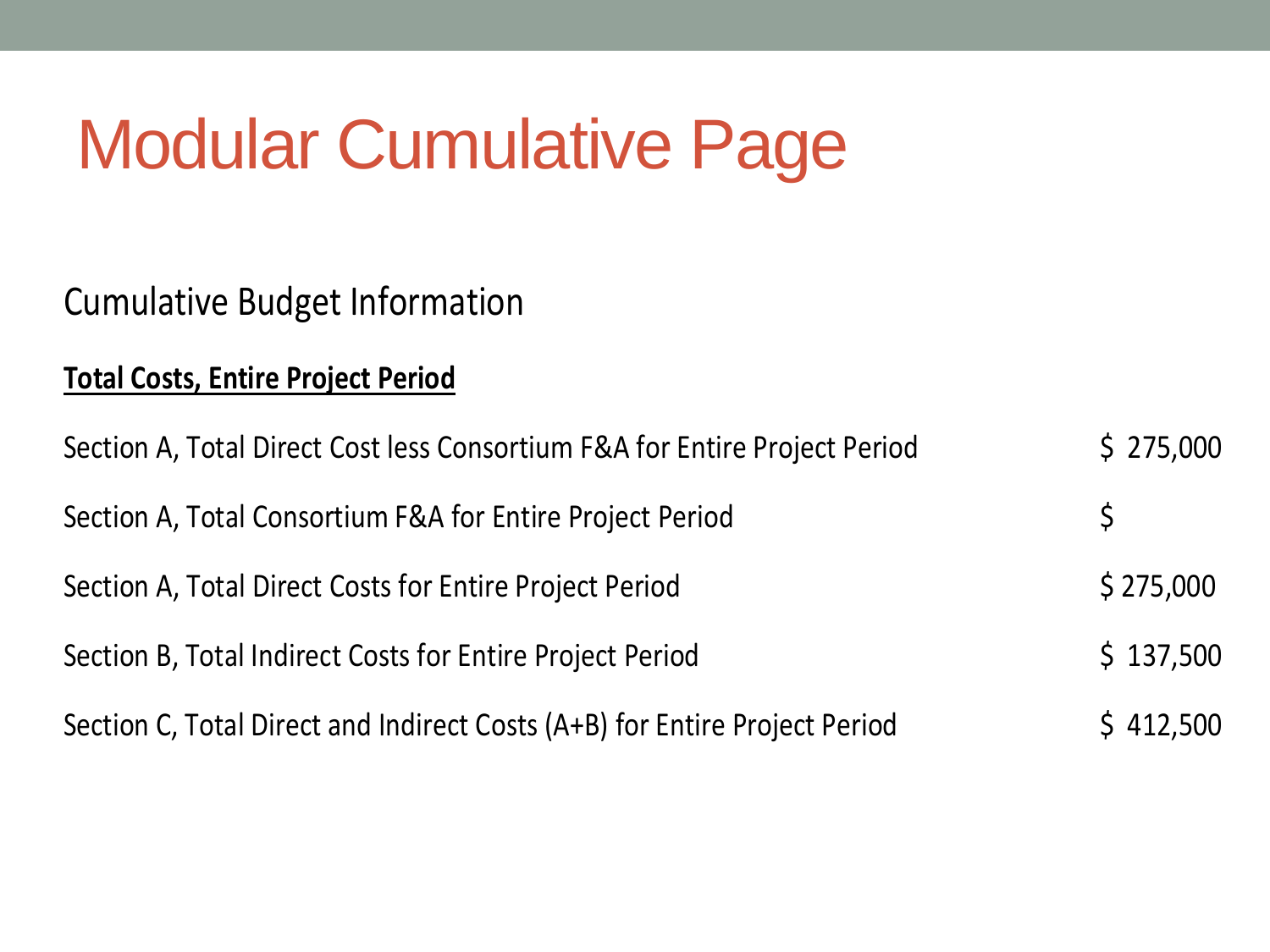### R&R Guidelines

- R&R budgets are required by certain mechanisms (K-Awards) and agencies (AHRQ)
- R&R budgets are used in R series applications when a budget period's direct costs  $\geq$  \$250,000.
- Some FOAs require the R&R form even if a modular format might be applicable by value. (Always consult the FOA, never assume.)
- R&R budgets require detailed, categorical cost information be submitted with the application.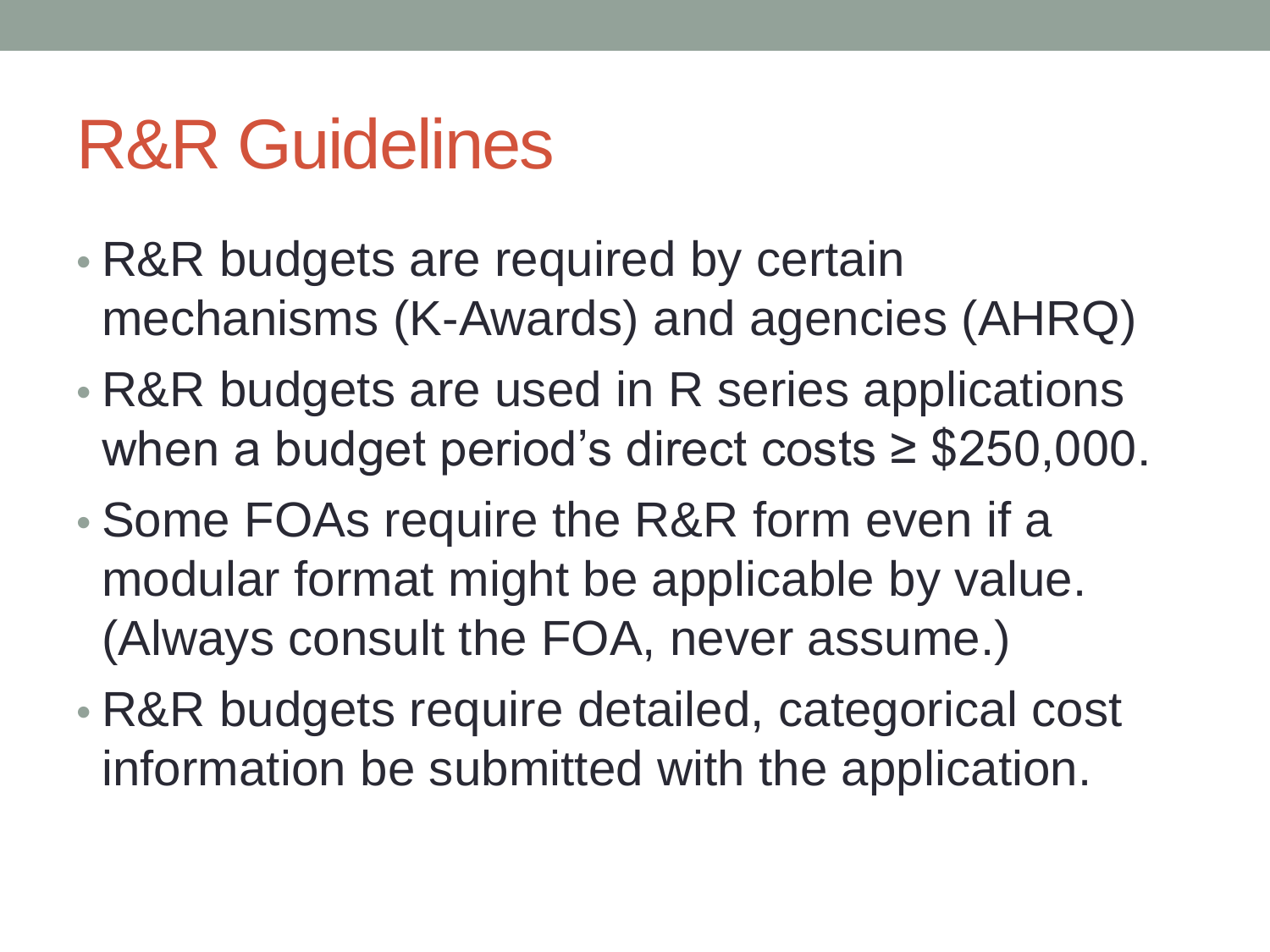#### **RESEARCH & RELATED BUDGET - Cumulative Budget**

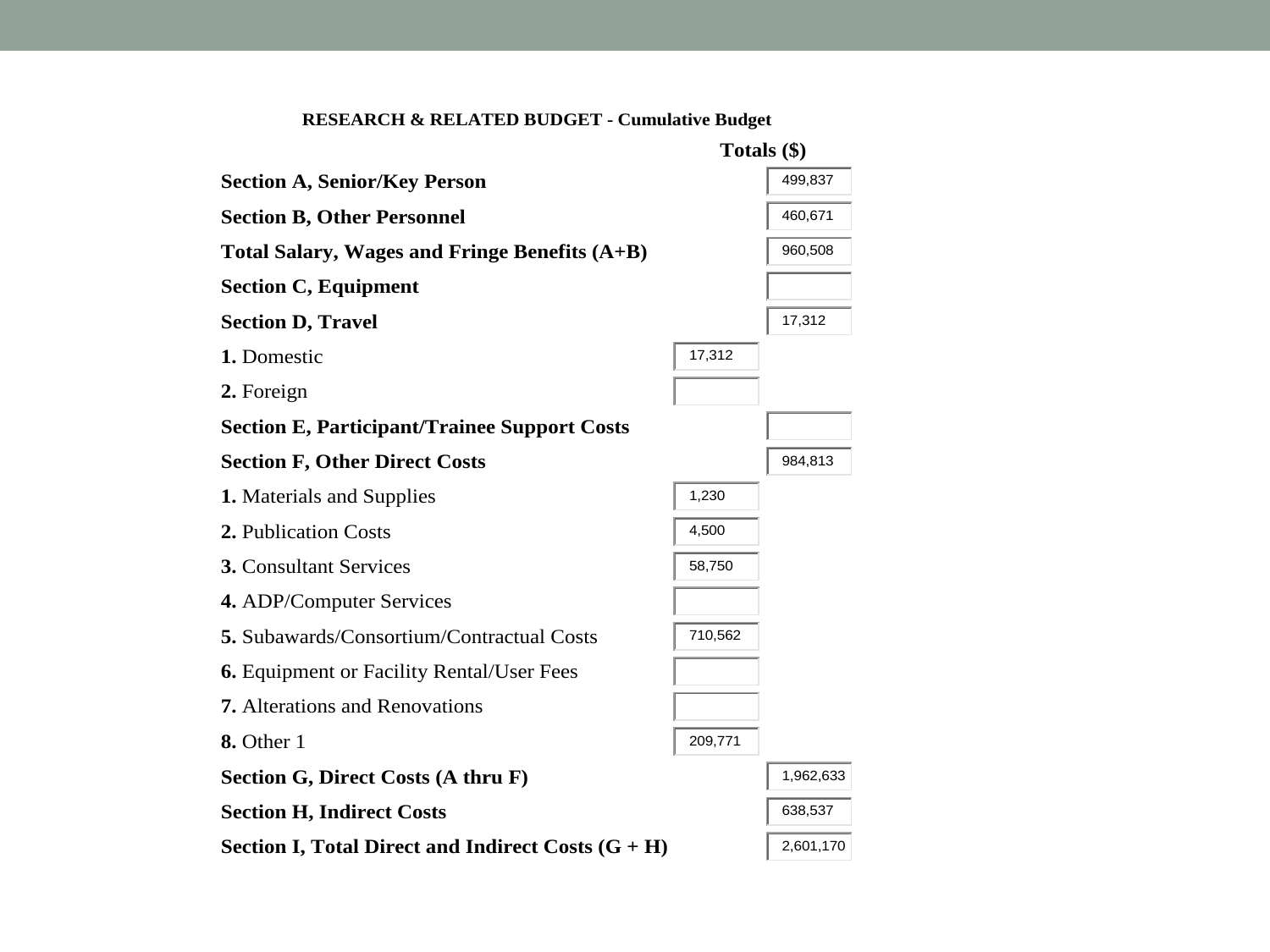#### How is the budget justification prepared?

- PI, in consultation with Grants Specialist, writes a
	- Modular format justification for "personnel" and "other direct costs"; or,
	- R&R format justification for all direct costs, detailed by cost category.
- Justification explains how costs support science.
- Key personnel effort is expressed in calendar months.
- Justification templates are available for both modular and R&R formats.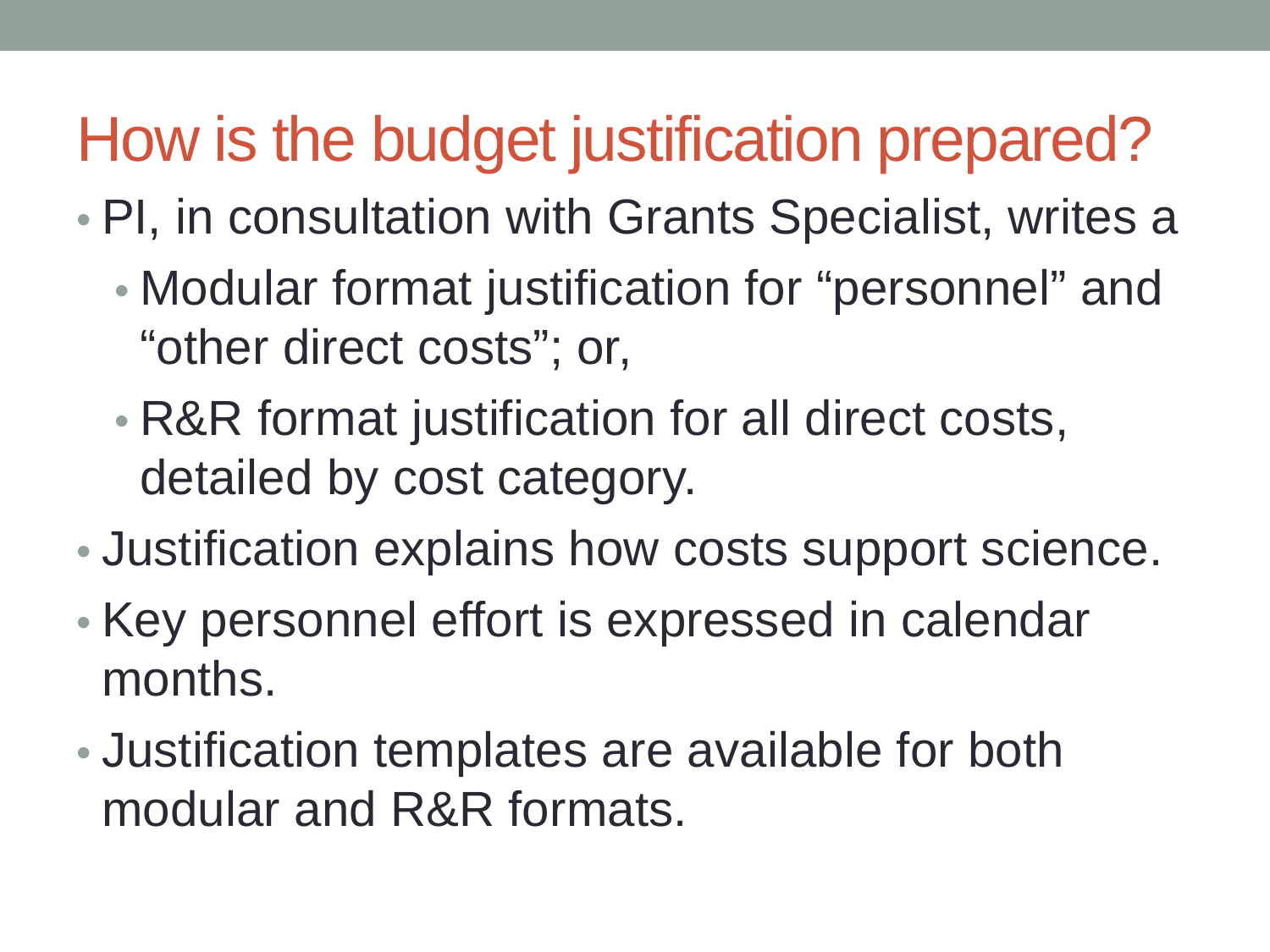### Who is responsible for the budget?

- The PI is responsible for developing a proposal budget that is
	- consistent with the scope of work
	- well justified.
- The PI should develop that budget in consultation with the Grants Specialist and the other members of the project team.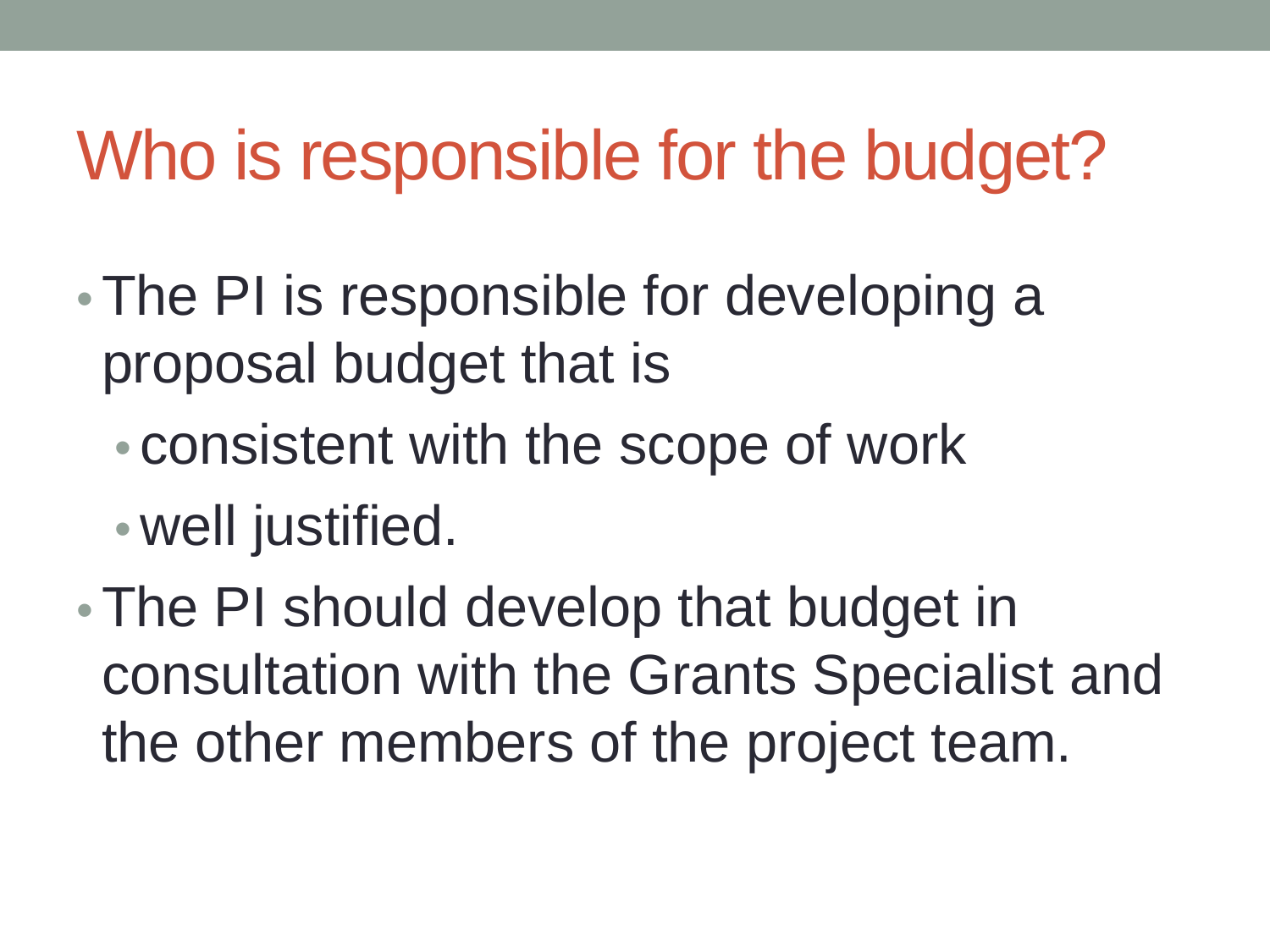## When is the budget prepared?

- Preparation begins as soon as the PI has drafted the specific aims for the project.
- Preparation continues throughout the long process of finalizing a research proposal.
- The budget and budget justification cannot be completed until the scope of work and project timeline are finalized.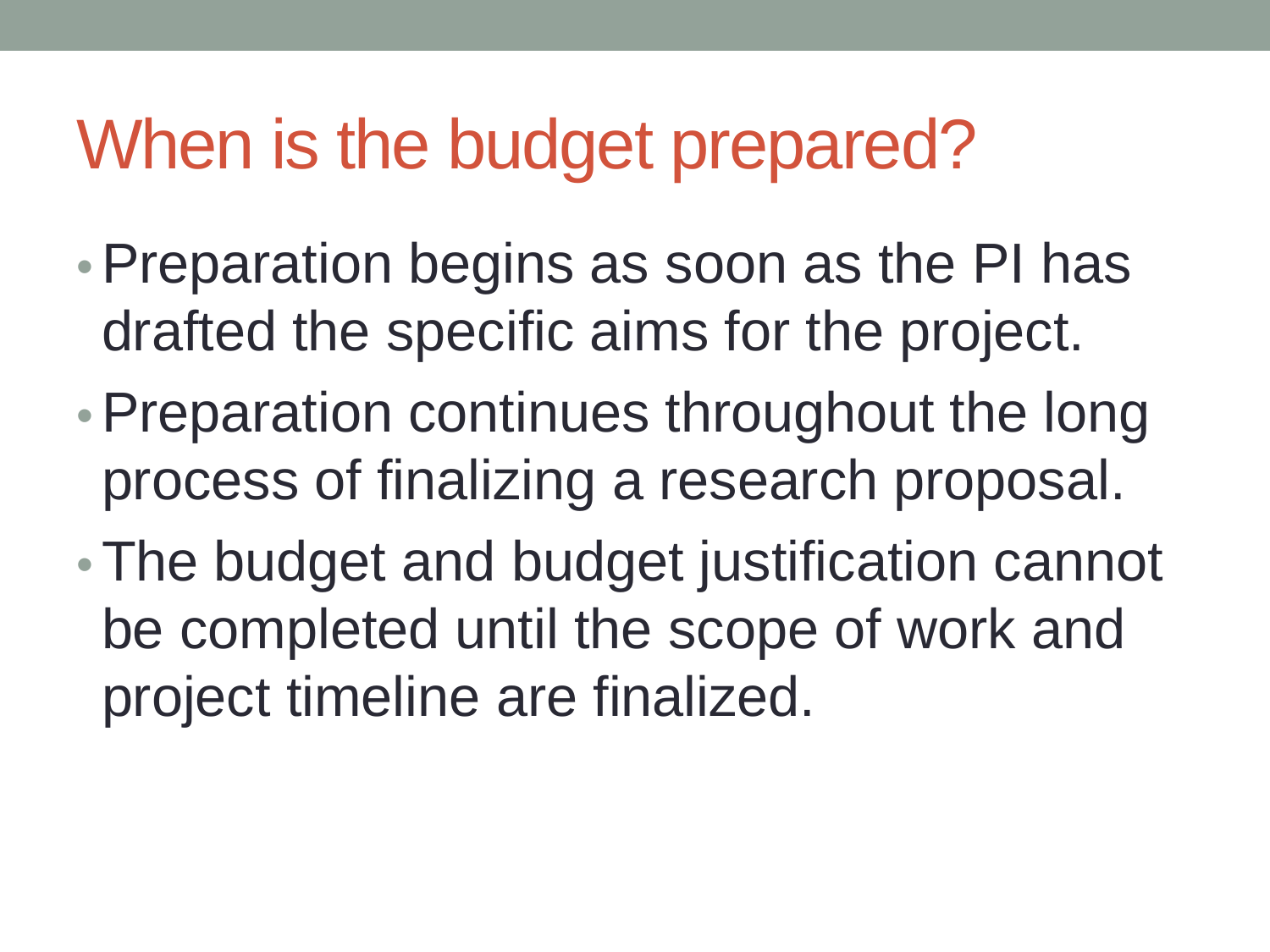#### What are the best practices?

- Read, reread, and know the FOA.
- If NIH, be familiar with the SF-424 guidelines (refer to SF-424 supplement pages for K, F, or T awards).
- If not NIH, carefully review the agency guidelines.
- Meet with Grants Specialist (GS) *AS SOON as you know you are applying to a specific FOA and have identified the specific aims*.
- Keep GS informed of changes in personnel or scope of work and consult with GS regularly.
- Prepare a budget justification that marries the science and timeline to the costs identified (see GS for templates).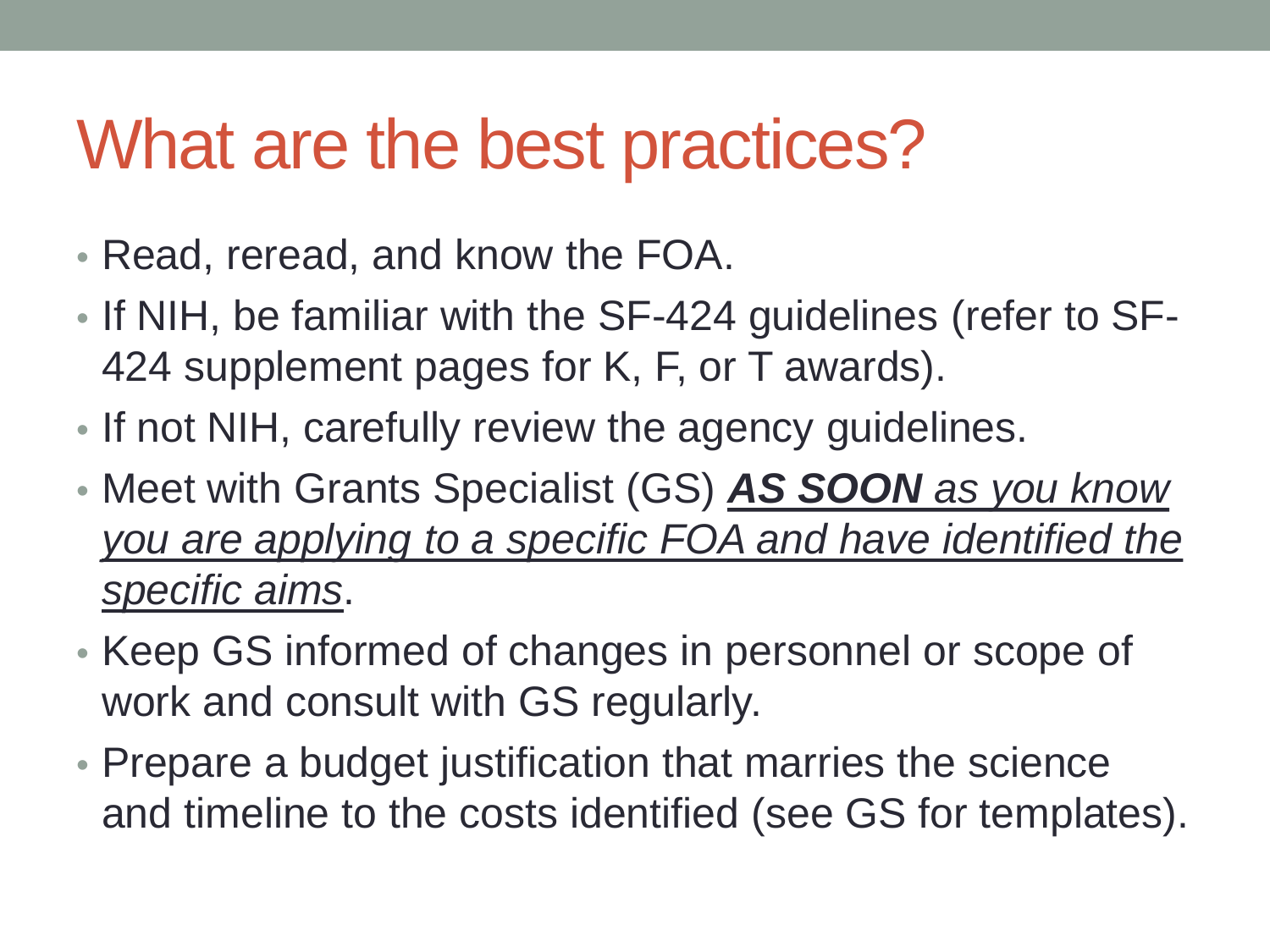#### Interview with a Grants Specialist

- What is the FOA number (PA, PAR, RFA)?
- What budget limits are stated in the FOA?
- What are the budget start and end dates?
- Who are the members of the research team?
- How much effort will each member devote?
- How confident are you of the sample sizes that impact costs for supplies, incentives, etc.?
- Are human subjects involved? (IRB?)
- Is cost sharing required or planned?
- Will consultants be utilized?
- Will travel funds be necessary?
- Is there a subcontracting institution?
- **Are you going on vacation during this process?**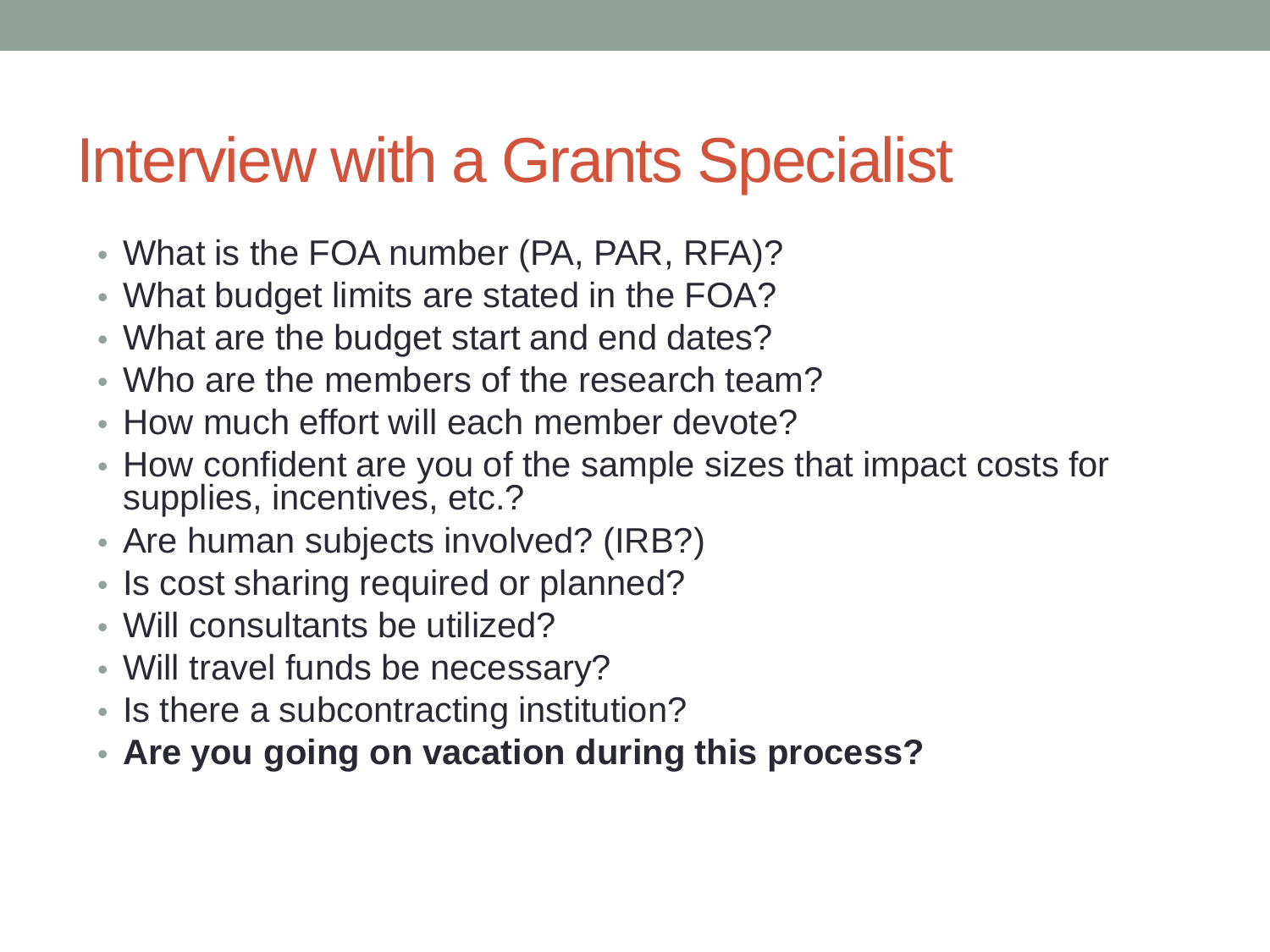## Check-up with the Grants Specialist

Grant Specialists provide PIs with a checklist of proposal components, including the budget component.

USE THOSE CHECKLISTS!